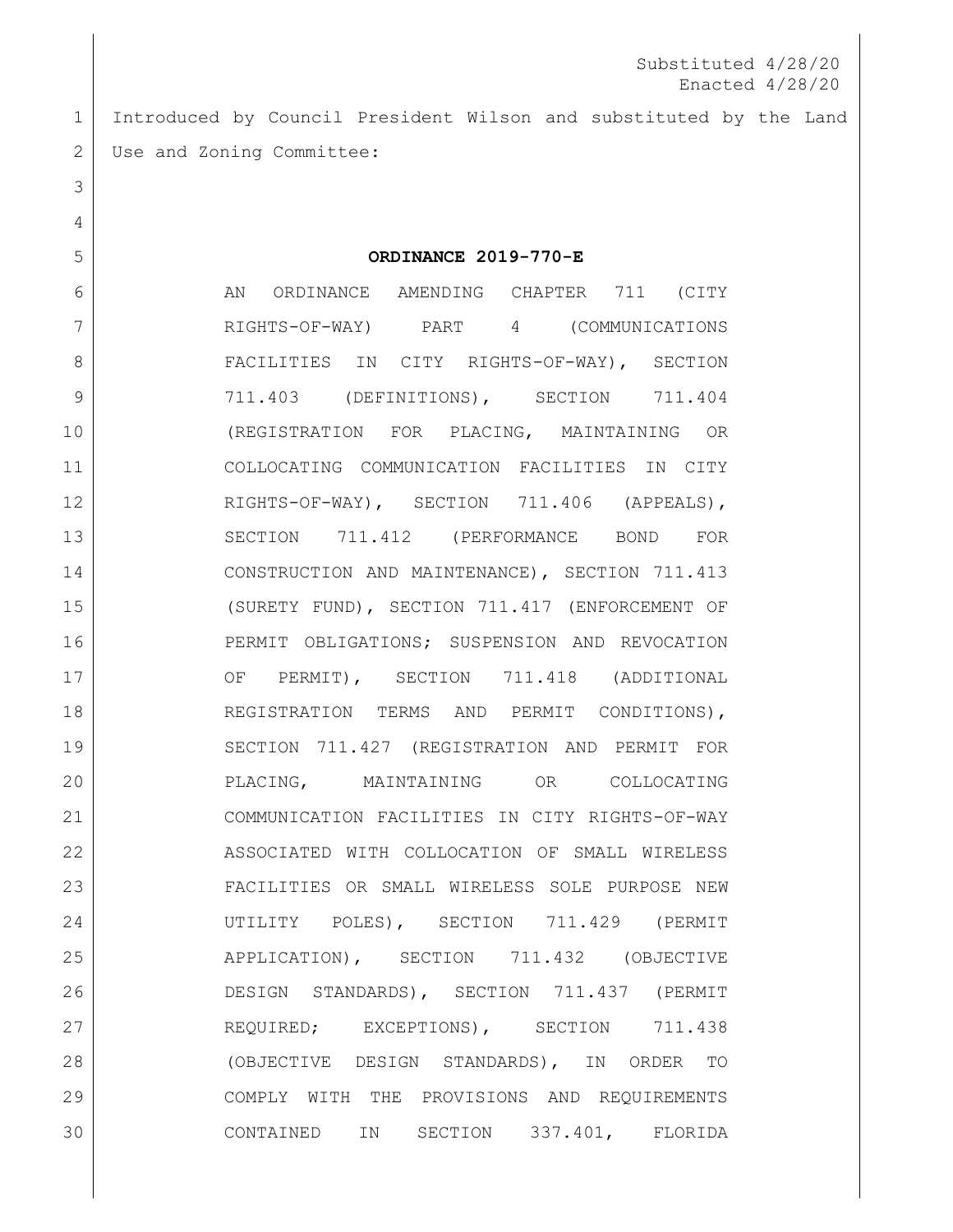STATUTES; PROVIDING FOR CODIFICATION INSTRUCTIONS; PROVIDING AN EFFECTIVE DATE.

 **BE IT ORDAINED** by the Council of the City of Jacksonville: **Section 1. Amending Sec. 711.403 (Definitions), Ordinance Code.** Sec. 711.403 (Definitions), Ordinance Code, is hereby amended to read as follows:

 **Sec. 711.403 Definitions.** For purposes of this Part, the following terms, phrases, words and their derivations (whether capitalized in this Part or not) shall have the meanings given. 10 Where not inconsistent with the context, words used in the present tense include the future tense, words in the plural number include 12 the singular number, and words in the singular number include the plural number. The words "shall" and "will" are mandatory, and "may" is permissive. Words not otherwise defined shall be construed to mean the common and ordinary meaning.

**\* \* \***

 (d) *Applicable Codes* means the uniform building, fire, 18 electrical, plumbing, or mechanical codes adopted by a recognized national code organization or local amendments to 20 those codes<del>, or local codes or ordinances adopted to</del> 21 implement Section 337.401(7), F.S. The term includes the **objective design standards adopted pursuant to Subparts D and**  E of this Part that require a Collocated Small Wireless Facility or Small Wireless Sole Purpose New Utility Poles to meet reasonable location context, color, stealth, and 26 concealment requirements enacted solely to address threats of destruction of property or injury to persons, and includes 28 the National Electric Safety Code and the 2017 edition of the Florida Department of Transportation Utility Accommodation Manual.

- 2 -

**\* \* \***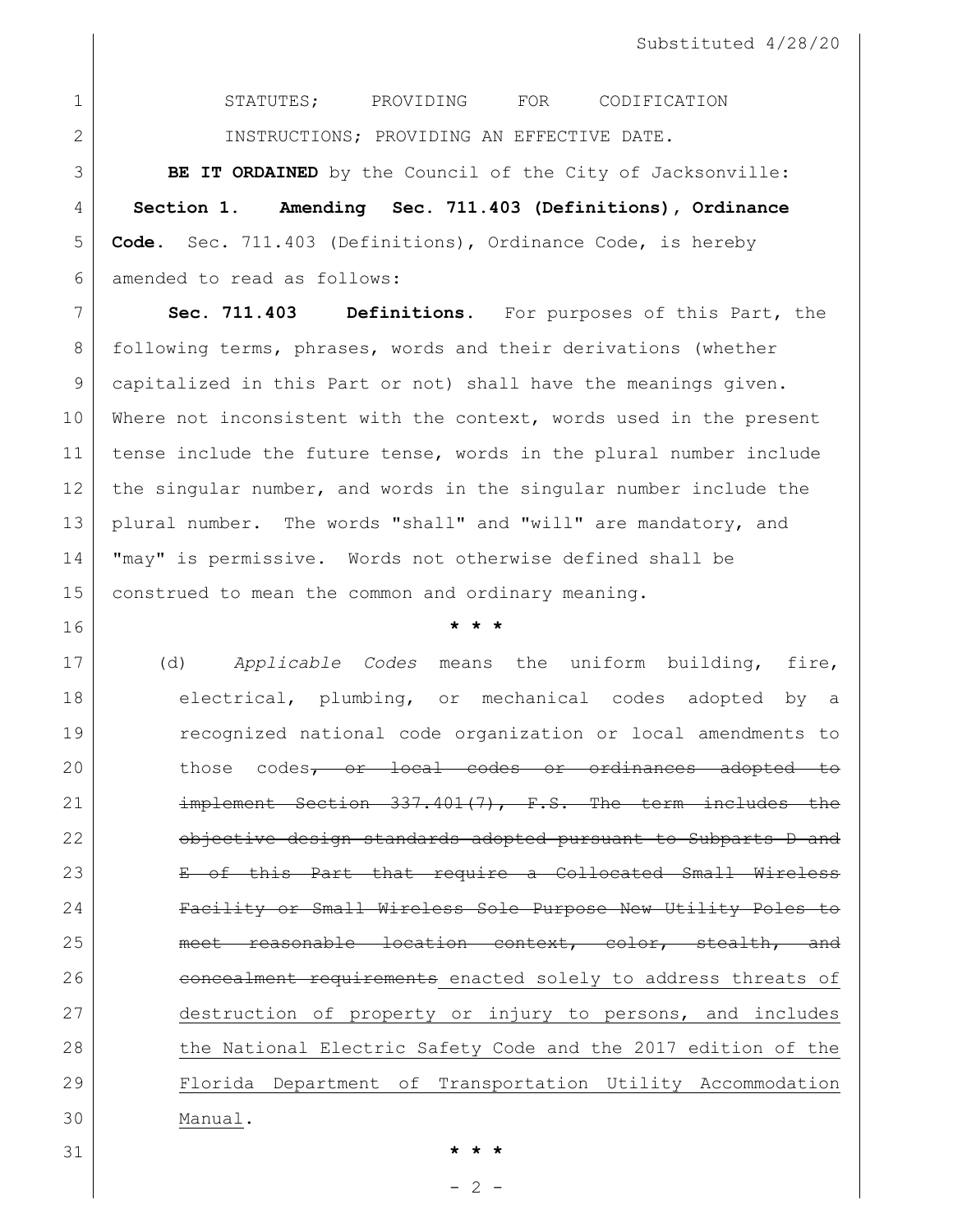1 (m) *City Rights-of-Way* means land in which the City owns the 2 **fee or has an easement devoted to or required for the use as** 3 a Transportation Facility and may lawfully grant access 4 pursuant to applicable law, or under the control and 5 jurisdiction of the Florida Department of Transportation 6 **provided that the City is authorized to apply this Ordinance** 7 under a permit-delegation agreement in accordance with 8 Section 337.401(1)(a), Florida Statutes, and includes the 9 | surface, the air space over the surface and the area below 10 10 the surface of such rights-of-way. For purposes of this 11 definition, Transportation Facility means any public way 12 predominately associated with the vehicular transportation of 13 people, goods or property from place to place which is 14 constructed, operated, or maintained in whole or in part from 15 | public funds. The term City Rights-of-Way shall not include: 16 (1) City, State, or federal rights-of-way unless the City has 17 been properly delegated authority to issue Permits for 18 structures within those rights-of-way, unless prohibited by 19 State or federal law; (2) platted utility easements that are 20 not part of a dedicated Transportation Facility right-of-way; 21 (3) platted but unopened Transportation Facility rights-of-22 way; (4) property owned by a Person other than the City; (5) 23 service entrances or driveways leading from the road or 24 street onto Adjacent Property; or (6) any real or personal 25 City property except as described above and shall not include 26 City buildings, fixtures, poles, conduits, facilities or 27 other structures or improvements, regardless of whether they 28 are situated in the City's Rights-of-Way except as allowed by 29 this Part or applicable State or federal law.

30 **\* \* \***

31 (z) *Limited Work* shall mean (i) routine maintenance, which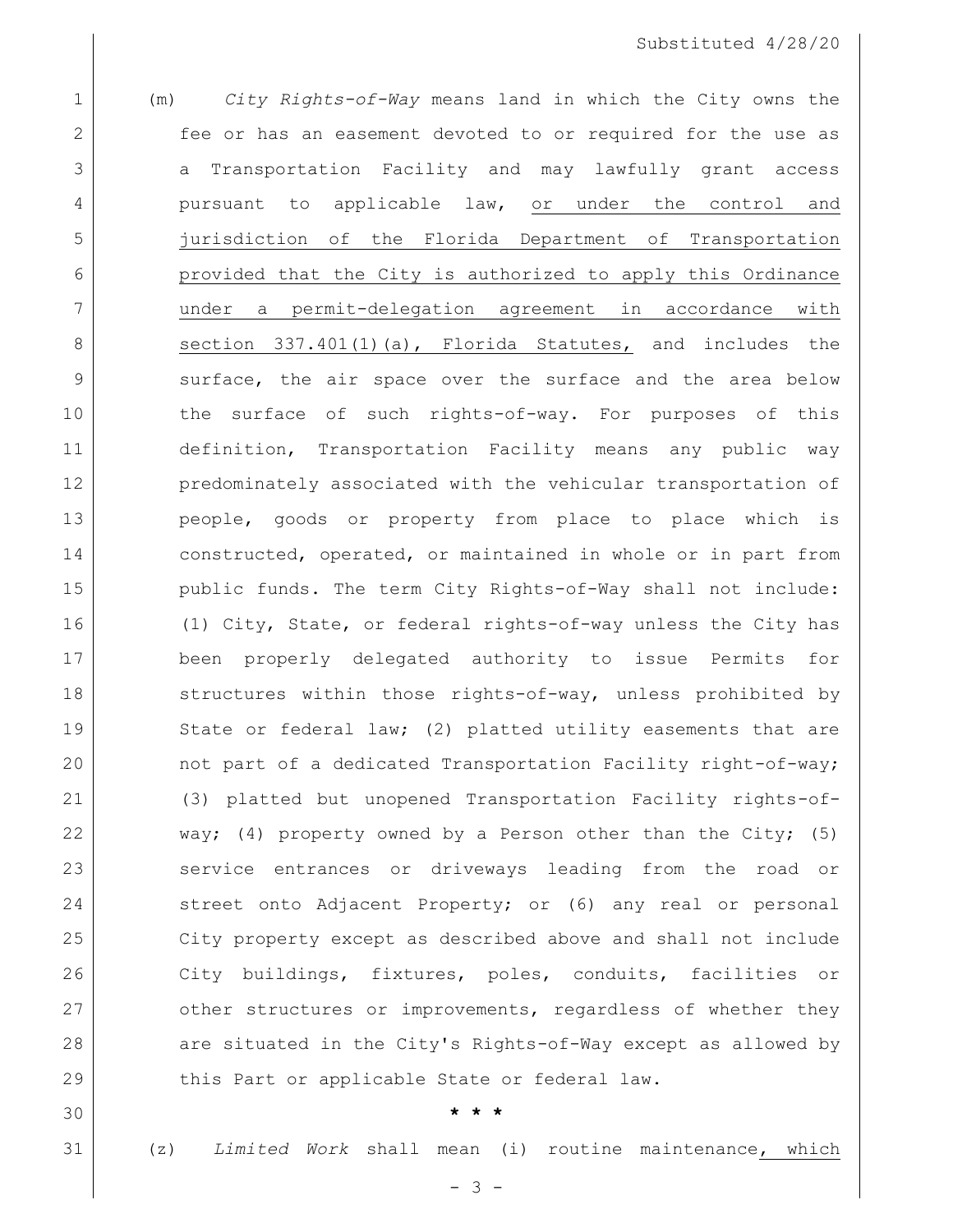1 shall mean the performance of service restoration work on 2 existing facilities, or repair work, including, but not limited to, emergency repairs of existing facilities or extensions of such facilities for providing Communication 5 Services to customers; (ii) replacement of an existing Wireless Facility with a Wireless Facility that is 7 | Substantially similar or of the same or smaller size; or 8 (iii) installation, placement, maintenance or replacement of 9 a Micro Wireless Facility that is suspended on cable strung between Existing Structures in compliance with applicable codes by or for a properly registered Communications Services Provider.

**\* \* \***

 **Section 2. Amending Section 711.404 (Registration for placing, maintain or collocating communications facilities in city rights-of-way), Ordinance Code.** Section 711.404 (Registration for placing, maintain or collocating communications facilities in city rights-of-way), Ordinance Code, is hereby amended to read as follows:

 **Sec. 711.404 Registration for placing, maintaining or collocating Communications Facilities in City Rights-of-Way.** 

**\* \* \***

 (e) *Registration updates, renewals and cancellation.* Within 30 days of any change in the information and documentation required to be submitted pursuant to subsection (b) above, the Registrant shall provide updated information to the City. Each Registrant 27 Shall renew its Registration by January 31 of even-numberedevery 28 five (5) years (beginning in the year 2020) in accordance with the Registration requirements of this Subpart. Failure to renew a Registration may result in the City restricting the issuance of additional Permits until the Provider has complied with the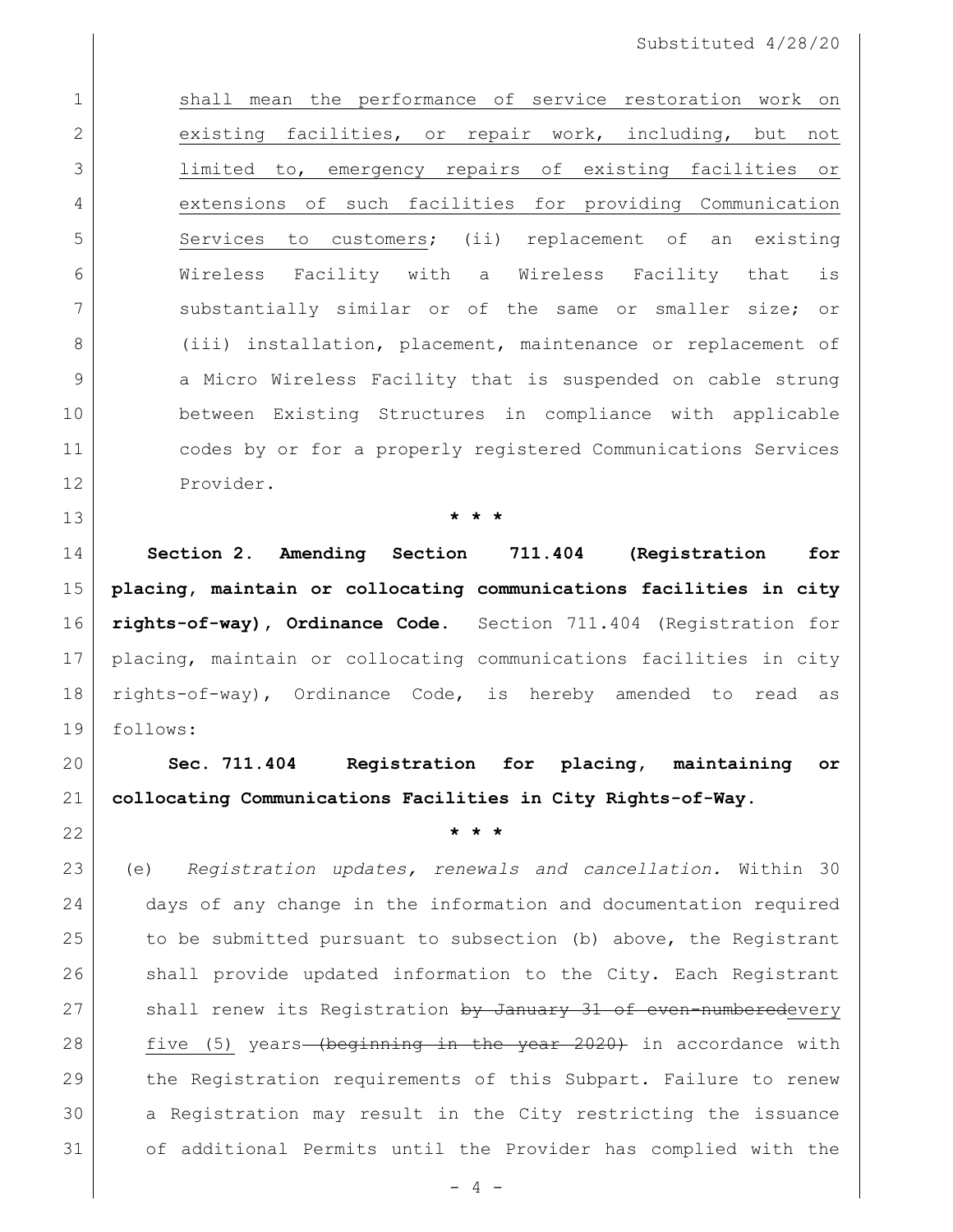1 Registration requirements of this Subpart A. A Registrant may 2 cancel a Registration upon written notice to the City stating that it will no longer place, maintain or Collocate any Communications Facilities in City Rights-of-Way and will no longer need to obtain Permits to perform work in City Rights-of- Way. A Registrant shall not cancel a Registration if the Registrant continues to place, maintain or Collocate any 8 Communications Facilities in City Rights-of-Way.

**\* \* \***

 **Section 3. Amending Section 711.406 (Appeals), Ordinance Code.** Section 711.406 (Appeals), Ordinance Code, is hereby amended to read as follows:

 **Sec. 711.406 Appeals.** The following final determinations by the Director or City Council, as applicable, are subject to appeal as provided in this Part:

 The following final determinations by the Director or City Council, as applicable, are subject to appeal as provided in this Part:

(a) Denial of an initial Registration or Registration renewal;

(b) Involuntary termination of a Registration;

21 (c) Suspension or revocation of a Permit; and

(d) The issuance of a notice of withdraw from the Surety Fund;

- and
- 

 (ed) Denial of a Permit to place, maintain or Collocate a Communications Facility in the City's Rights-of-Way.

26 Appeals are subject to the procedures set forth in this Section, 27 | the rules adopted pursuant to Part 5 of this Chapter, and any such 28 | suspension or denial is subject to all applicable law. An appeal of an action on a registration application must be filed with the Director within 30 days of the date of the final, written decision to be appealed and shall afford the Registrant an opportunity to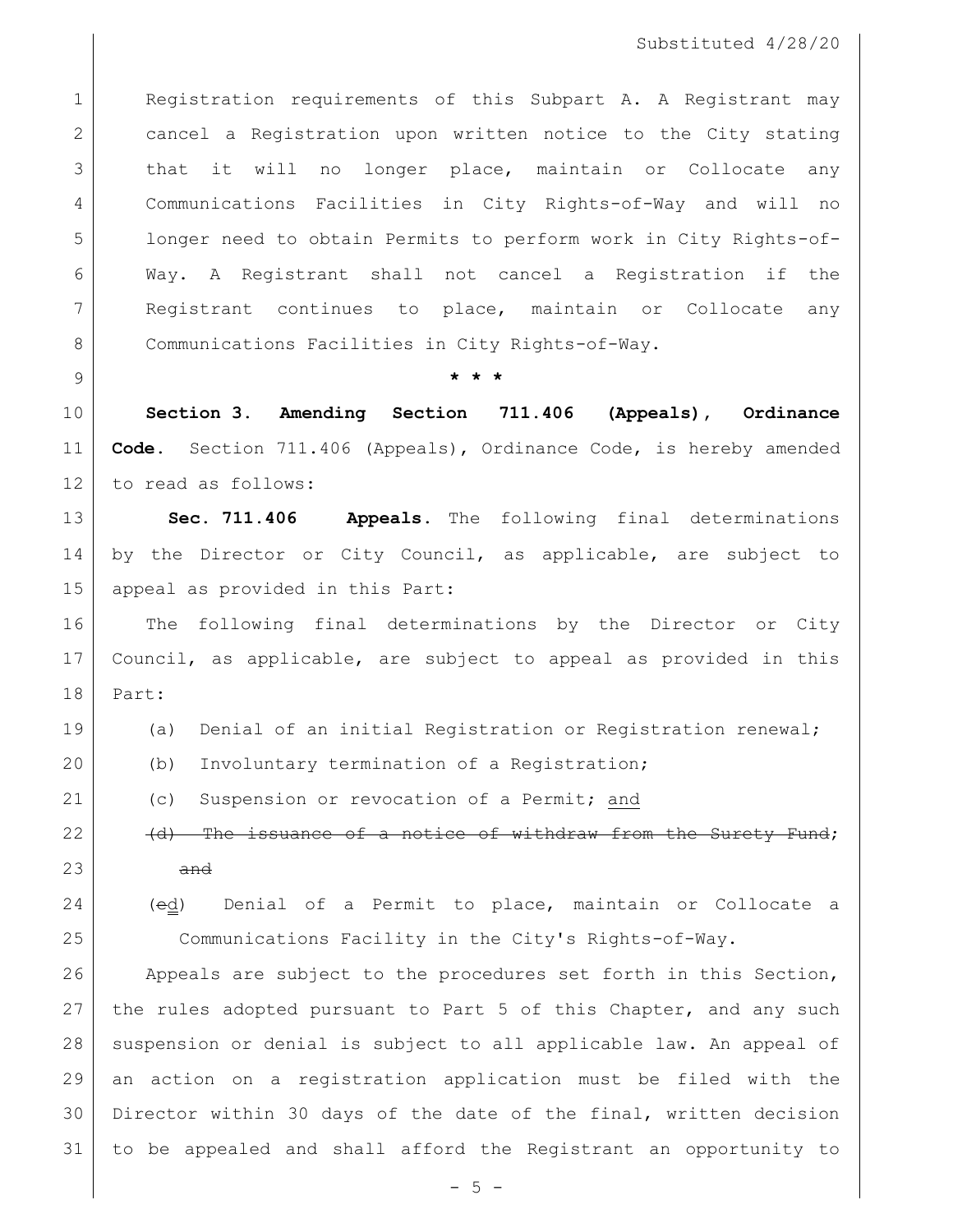1 appear before the Rights-of-Way Committee in the manner described 2 Section 711.105(b)(2) of this Chapter. Any appeal not timely filed 3 as set forth above shall be waived. Upon correction of any grounds 4 that gave rise to a suspension or denial, the suspension or denial 5 shall be lifted. Any administrative review by the Director or City 6 Council of a final determination must be completed and a written 7 decision issued within 45 days after a written request for review 8 is made. Any Such Ddecisions of the Council shall constitute a 9 final decision of the City of Jacksonville.

 **Section 4. Amending Section 711.412 (Performance Bond for Construction and Maintenance), Ordinance Code.** Section 711.412 (Performance Bond for Construction and Maintenance), Ordinance Code, is hereby amended to read as follows:

# 14 **Sec. 711.412 Performance Bond for Construction Bond for**  15 **Right-of-Way Restorationand Maintenance.**

16 (a) Prior to issuing a Permit where the work under the permit 17 will require restoration of City Rights-of-Way, the City may 18 require a performaneeconstruction bond to secure the restoration 19 of the City's postconstruction Rights-of-Way. Notwithstanding 20 the foregoing, a performance bond hereunder shall only be 21 **required to the extent that the cost of the restoration exceeds** 22 the amount recoverable against the Surety Fund as provided in 23 Section 711.413. to the preconstruction condition. Six months 24 after the completion of the construction of the Communications 25 Facility and satisfaction of all obligations in accordance with  $26$  the bond, the bond may be eliminated, and the City shall consent 27 to the elimination where necessary (however, the City may 28 subsequently require a new bond for any subsequent work in the 29 City's Rights-of-Way). The  $\frac{1}{2}$  performance construction bond shall be 30 issued by a surety having a minimum rating of an A.M. Best A-VII 31 rating or better and duly authorized to do business in Florida;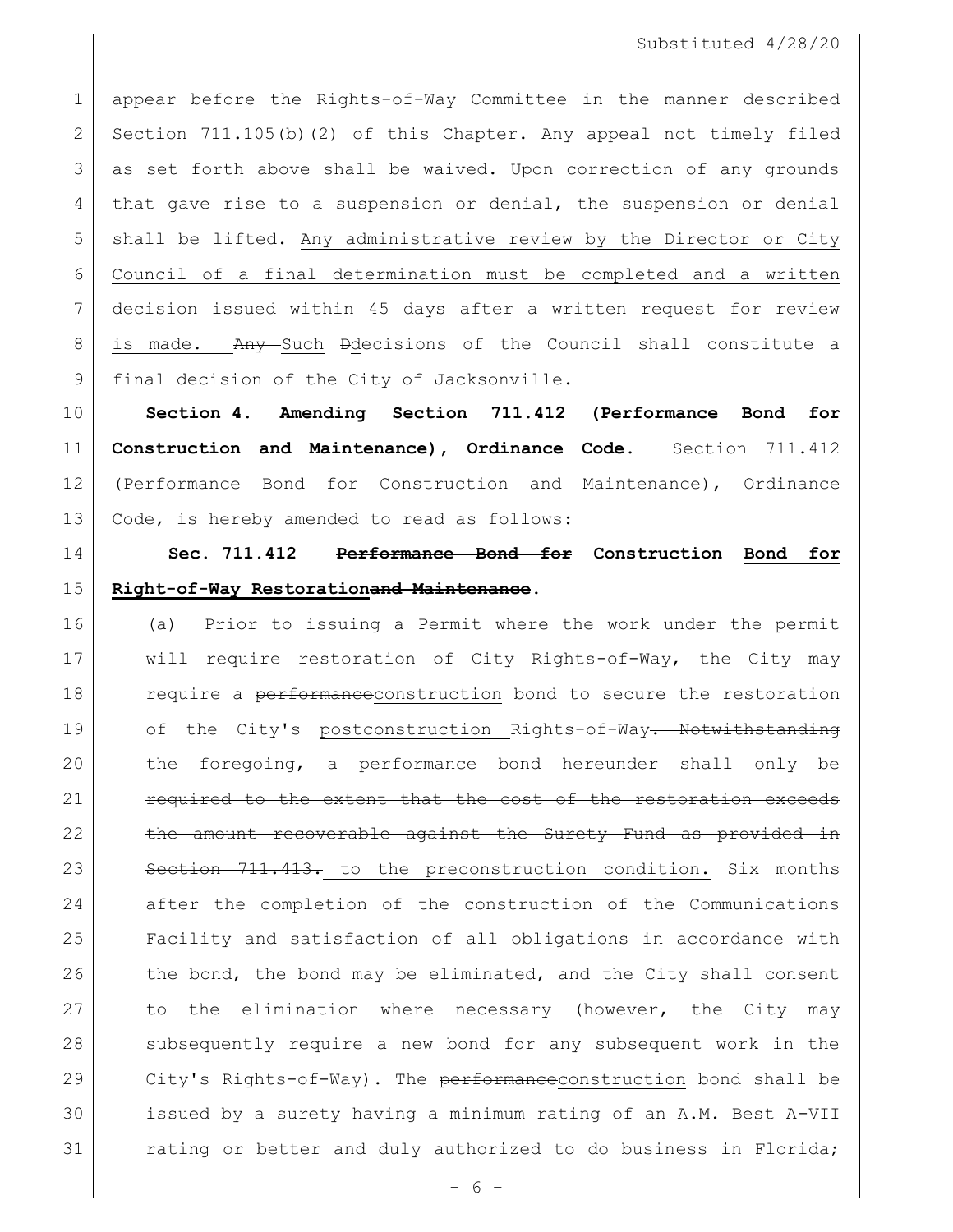1 shall be in a form acceptable and subject to the approval of the Director; and shall provide that: "This bond may not be canceled, or allowed to lapse, until 60 days after receipt by 4 the City, by certified mail, return receipt requested, of a written notice from the issuer of the bond of intent to cancel or not to renew or upon the sooner receipt of direction to 7 | release from the City." The City shall accept a letter of 8 credit or similar financial instrument issued by any financial institution that is authorized to do business within the United States, provided that a claim against the financial instrument 11 may be made by electronic means, including by facsimile.

 (b) The rights reserved to the City under this Section are in 13 addition to all other rights of the City, whether reserved in 14 this Chapter, or authorized by other law, and no action, proceeding or exercise of a right with respect to the **performance**construction bond will affect any other right the City may have. Any proceeds recovered under the 18 | performanceconstruction bond may be used to reimburse the City for such additional expenses as may be incurred by the City as a result of the failure of Registrant to comply with the responsibilities imposed by this Section, including, but not limited to, attorney's fees and costs of any action or proceeding.

 **Section 5. Amending Section 711.413 (Surety Fund), Ordinance Code.** Section 711.413 (Surety Fund), Ordinance Code, is hereby 26 amended to read as follows:

#### **Sec. 711.413 Surety Fund.**

 (a) At or prior to the time a Registrant receives its first Permit to place, maintain or Collocate a Communications Facility in City Rights-of-Way after the effective date of this Chapter, 31 the Registrant shall be required to file with the City, for City

- 7 -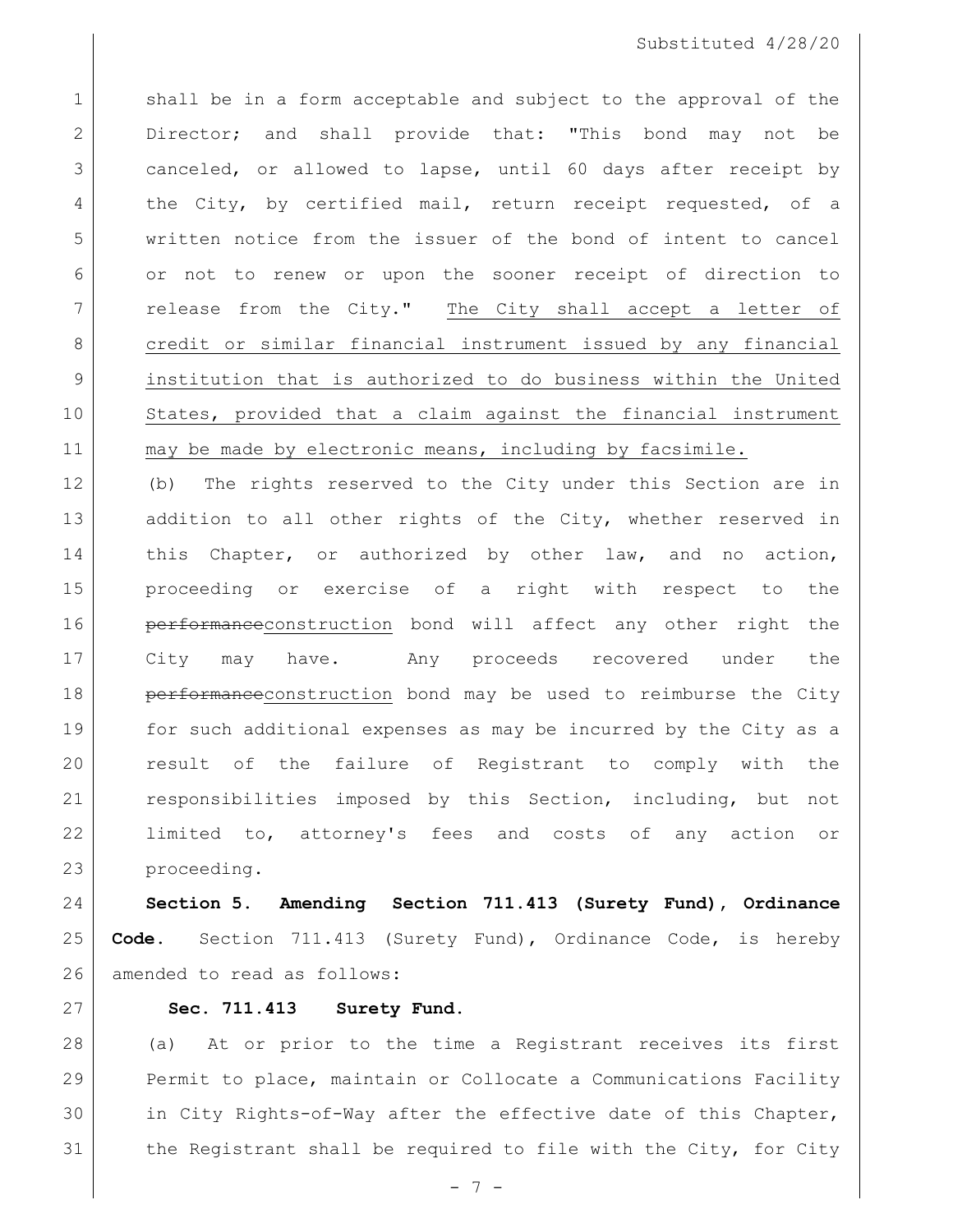1 approval, an annual bond or irrevocable evergreen letter of 2 credit (in a form approved by the City and issued by a financial 3 institution with a location in the City), having as a surety a 4 company qualified to do business in the State of Florida, and 5 acceptable to the Director (consulting with the City's Risk 6 Management Division), which shall be referred to as the "Surety 7 Fund." The Surety Fund shall be required as follows: in the sum 8 of \$3,000 per pole for up to 10 poles; for 11-50 poles, the sum 9 of  $$45,000;$  for  $51-100$  poles, the sum of  $$75,000$  and  $101+$  poles, 10 the sum of \$100,000. The Surety Fund shall be maintained from 11 such time through the earlier of: (i) transfer, sale, assignment 12 or removal of all Communications Facilities in City Rights-of-13 Way or; (ii) 12 months after the termination or cancellation of 14 any Registration. The Surety Fund shall be conditioned on the 15 full and faithful performance by the Registrantof all duties and 16 obligations relating to indemnification and abandonment of all 17 | requirements, duties and obligations imposed upon Registrant by 18 the provisions of this Chapter. The Surety Fund shall be 19 furnished annually or as frequently as necessary to provide a 20 continuing guarantee of the Registrant's full and faithful 21 performance of all duties and obligations relating to 22 indemnification and abandonment imposed upon Registrant by the 23 provisions of this Chapter at all times. In the event a 24 Registrant fails to perform its duties and obligations relating 25 to indemnification and abandonment imposed upon the Registrant 26 by the provisions of this Chapter, subject to Section 711.414 of 27 this Part, there shall be recoverable, jointly and severally 28 from the principal and surety of the Surety Fund, any damages or 29 loss suffered by the City as a result, including the full amount 30 of any compensation, indemnification or cost of removal, 31 relocation or abandonment of any property of the Registrant,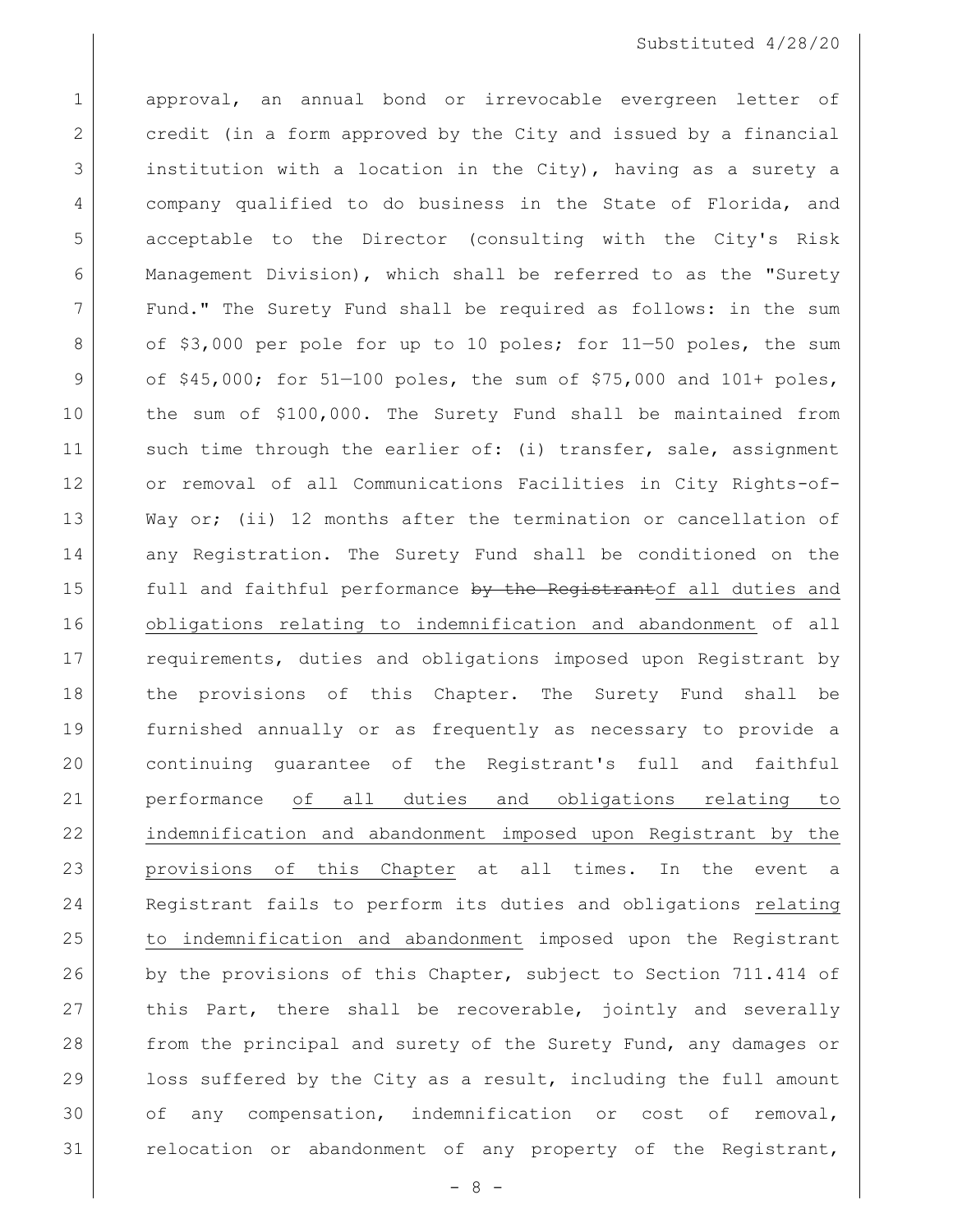1 plus a reasonable allowance for attorneys' fees, up to the full 2 amount of the Surety Fund. The City may in its reasonable 3 discretion accept a Surety Fund from the Registrant or its 4 parent company, or other entity acceptable to the Director.

### 5 **\* \* \***

6 **Section 6. Amending Section 711.417 (Enforcement of Permit**  7 **Obligations; Suspension and Revocation of Permit), Ordinance Code.**  8 Section 711.417 (Enforcement of Permit Obligations; Suspension and 9 Revocation of Permit), Ordinance Code, is hereby amended to read as 10 follows:

11 The Director may order the suspension of placement, maintenance, 12 or collocation work under a Permit and ultimately may revoke any 13 Permit, in the event of a substantial breach of the terms and 14 conditions of any Applicable Codes, State or federal laws or 15 | regulations, or any condition of the Permit. A substantial breach 16 by the permittee may include, but is not limited to:

- 17 (1) The violation of any material provision of the Permit or 18 Applicable Codes and applicable objective design standards; 19 (2) An evasion or attempt to evade any material provision of 20 the Permit or the perpetration or attempt to perpetrate any 21 fraud or deceit upon the City;
- 22 (3) Any material misrepresentation of act in the process of 23 permittee's request for a Permit or Registration;
- 24 (4) The failure to maintain the required 25 | erformanceconstruction bond, Surety Fund or insurance; 26 (5) The failure to properly restore the City's Rights-of-Way; 27 (6) The failure to adhere to the indemnification provisions; 28 (7) The failure to comply within the specified time with an 29 order issued by the Director to correct a harmful condition 30 or remedy a hazardous situation;
	-

31 (8) The failure to Register, renew Registration, or provide

- 9 -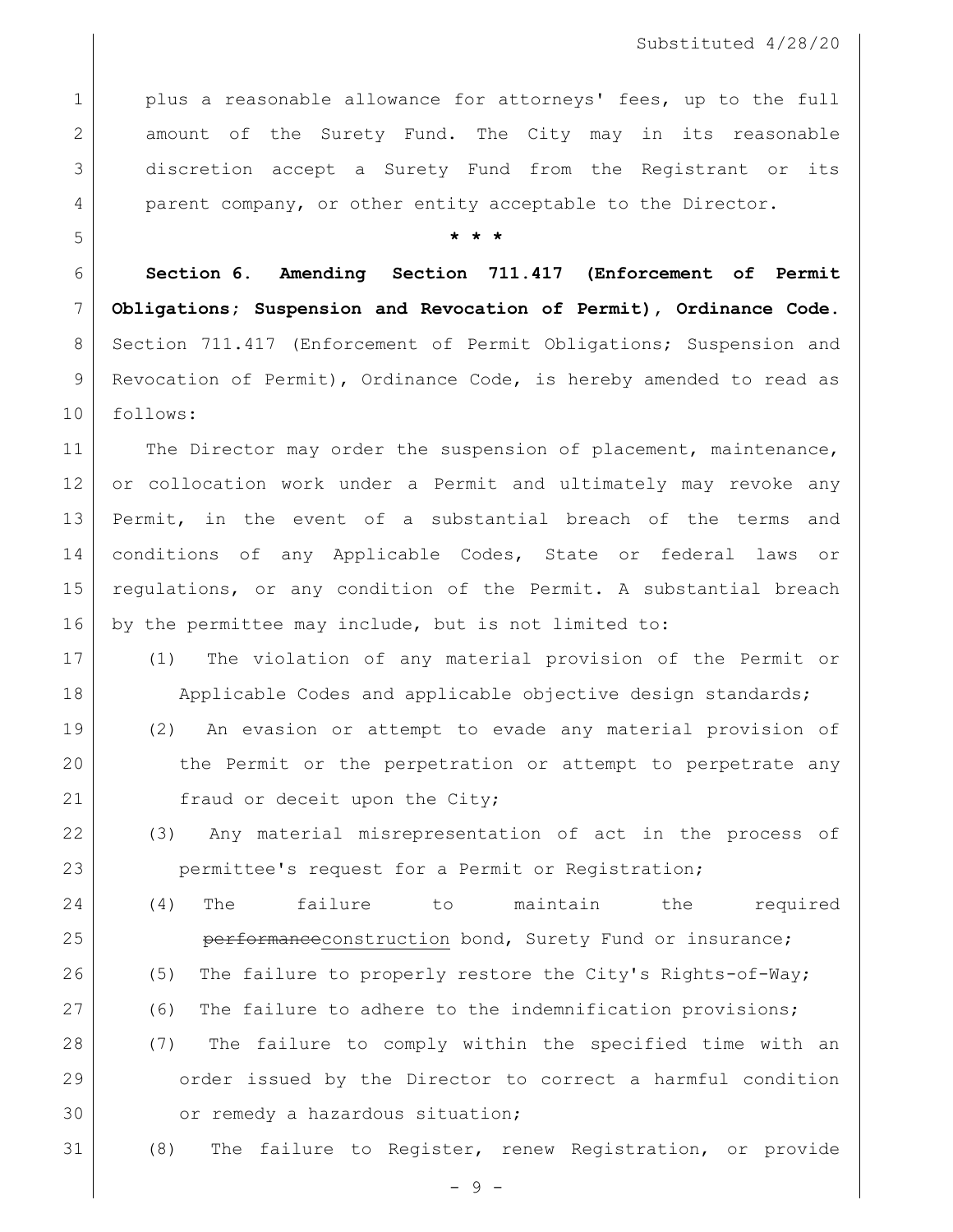1 1 notice of transfer;

- (9) The failure to relocate or remove Communications Facilities pursuant to this Part and F.S. Ch. 337, as amended;
- (10) The failure to comply with a stop work order issued by the Director; or
- (11) Conducting work in the City's Rights-of-Way without a 7 Permit, if required.

8 | If the Director determines that the permittee has committed a substantial breach of a term or condition of the Permit or this 10 Part, the Director shall make a written demand upon the permittee to remedy such violation. The demand shall state that the continued violation(s) may be cause for suspension or revocation of the Permit. Further, the Director, at his or her discretion, may impose additional or revised Permit conditions on the Permit following a substantial breach. Within 30 days of receiving the notification of 16 | the breach, the permittee shall contact the Director with a plan, acceptable to the Director, for its correction or shall submit a 18 statement as to why a substantial breach has not occurred. The Director shall provide additional time as reasonably necessary for a permittee to establish a plan acceptable to the Director taking into account the nature and scope of the breach. The permittee's failure to contact the Director, failure to submit an acceptable plan, or failure to reasonably implement an approved plan, shall be cause for suspension or revocation of the Permit. A final determination to suspend or revoke a Permit may be appealed in accordance with the procedures set forth in Subpart A. If a Permit is revoked, the permittee shall reimburse the City for the City's reasonable costs, including restoration costs, administrative costs, attorney's fees, and the cost of collection. The City may charge the costs and/or fees incurred by the City relating to indemnity or abandonment to the Surety Fund set forth in Subpart A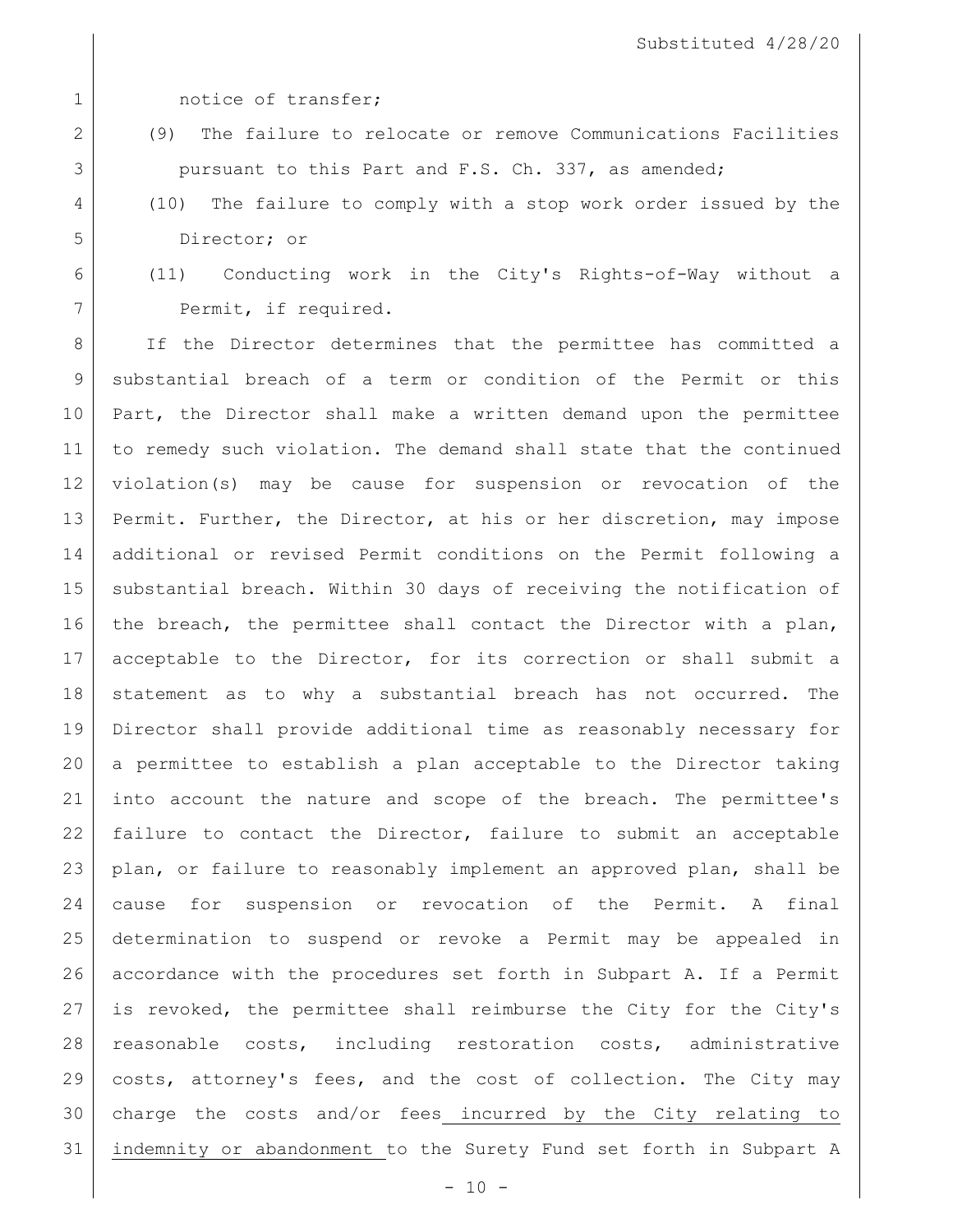if the Provider fails to remit payment within 30 days of notification. The Director may cause an immediate stop work order where the permittee's construction, placement, maintenance or 4 collocation poses a serious threat to the health, safety or welfare of the public until such time as such serious threat has been abated.

 **Section 7. Amending Section 711.418 (Additional Registration terms and Permit conditions), Ordinance Code.** Section 711.418 (Additional Registration terms and Permit conditions), Ordinance 10 | Code, is hereby amended to read as follows:

 **Sec. 711.418 Additional Registration terms and Permit conditions.**

**\* \* \***

 (g) *No interference with use of City Rights-of-Way.* All Communications Facilities shall be placed, maintained or 16 Collocated so as not to unreasonably interfere with the use of the City's Rights-of-Way by the public to the extent allowed by applicable state law including, without limitation, section 19 337.401(7), Florida Statutes and with the rights and convenience of property owners who adjoin any of the City's Rights-of-Way to 21 | the extent allowed by applicable state law including, without 22 limitation, section 337.401(7), Florida Statutes. The use of 23 | trenchless technology (i.e., directional bore method) for the installation of Underground Communications Facilities in the City's Rights-of-Way as well as joint trenching or the collocation of facilities in existing conduit is strongly encouraged, and should be employed wherever feasible.

## **\* \* \***

 (s) *Correction of harmful conditions.* If, at any time, the City reasonably determines that a Communications Facility is, or has caused a condition that is harmful to the health, safety or

- 11 -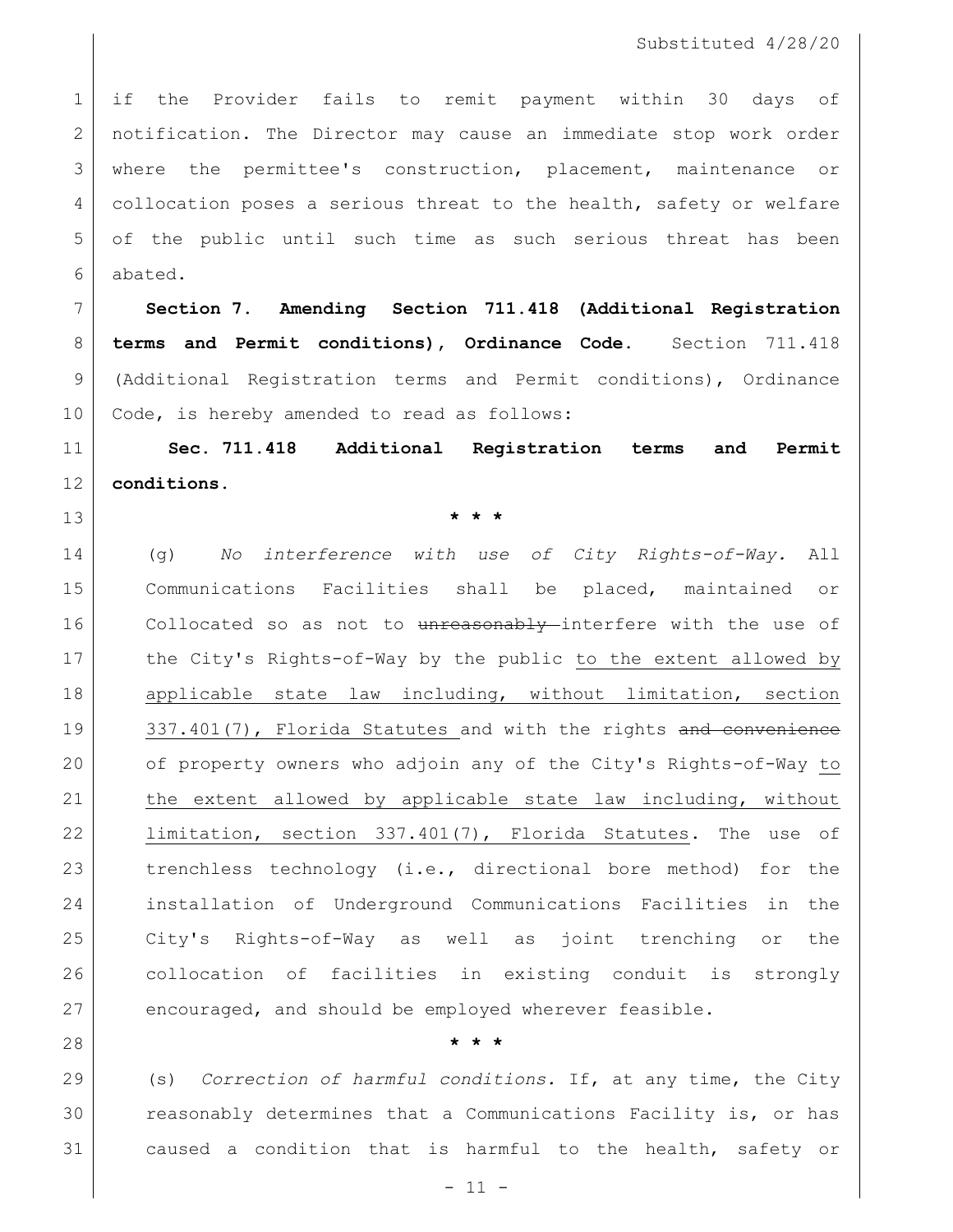1 general welfare of any Person, then the Provider shall, at its 2 own expense, correct or eliminate all such conditions after 3 being provided reasonable notice. In an emergency, as determined 4 by the Director, when the Provider is not immediately available 5 or is unable to provide the necessary immediate repairs to any 6 Communications Facility that is a threat to public safety, then 7 | the City shall have the right to remove, make repairs to or 8 eliminate same with the total cost being charged to and paid for 9 by the Provider upon demand. The City may charge the cost 10 incurred by the City relating to indemnity or abandonment to the 11 Surety Fund set forth in Subpart A if the Provider fails to 12 remit payment within 30 days of notification.

 (t) *Remedy of hazardous conditions.* If, at any time, a condition exists that the Director reasonably determines is an emergency that is potentially hazardous or life threatening to 16 any Person or is a threat to health or safety of the general public, and to remedy such condition the City reasonably determines that a Provider must temporarily relocate or temporarily shut off service or transmissions through a specific Communications Facility, then the City, as an appropriate exercise of its police powers, may order the Provider to immediately perform such temporary relocation or shut off until 23 the condition has been remedied, and to do so at its own expense and without liability to or recourse against the City. In such an emergency, when the Provider is not immediately available or is unable to provide the necessary immediate relocation or shut 27 off of the specific Communications Facility, then the City shall 28 have the right to perform, or cause to be performed, such temporary relocation or shut off until the condition has been remedied with the total cost being charged to and paid for by the Provider upon demand. The City may charge the cost incurred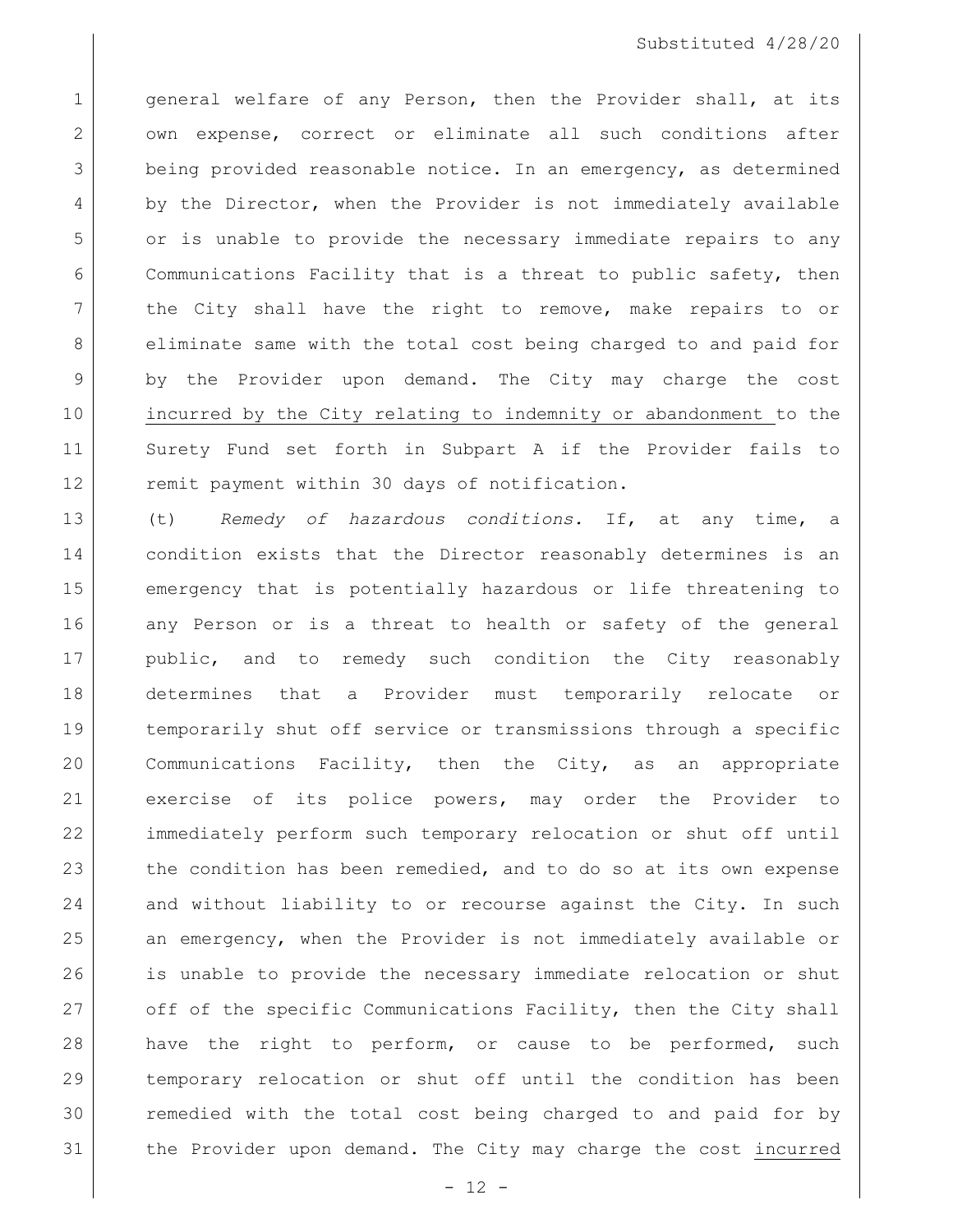1 by the City relating to indemnity or abandonment to the Surety 2 Fund set forth in this Subpart A if the Provider fails to remit 3 payment within 30 days of notification.

**\* \* \***

 **Section 8. Amending Section 711.427 (Registration and Permit for placing, maintaining or collocating Communications Facilities in City Rights-of-Way associated with Collation of Small Wireless Facilities or Small Wireless Sole Purpose New Utility Poles), Ordinance Code.** Section 711.427 (Registration and Permit for placing, maintaining or collocating Communications Facilities in City Rights-of-Way associated with Collation of Small Wireless Facilities or Small Wireless Sole Purpose New Utility Poles), Ordinance Code, is hereby amended to read as follows:

 **Sec. 711.427 Registration and Permit for placing, maintaining or collocating Communications Facilities in City Rights-of-Way associated with Collation of Small Wireless Facilities or Small Wireless Sole Purpose New Utility Poles.**

**\* \* \***

 (c) *Intent.* In order to implement the City's intent to minimize 20 the negative aesthetic impact and potential conflicts with other 21 mobility and utility uses occurring within the City's Rights-of- Way presented by a proliferation of new multiple poles and to maximize location context, color, stealth and concealment **requirements contained herein, any application for placement of** 25 | a Small Wireless Facility within the City's Rights-of-Way shall 26 first attempt to collocate such facility on an Existing Structure. Only when an Applicant can demonstrate to the 28 satisfaction of the Director, as described in Section 29 711.437(d), will a Small Wireless Sole Purpose New Utility Pole be allowed.

(c) *Undergrounding*.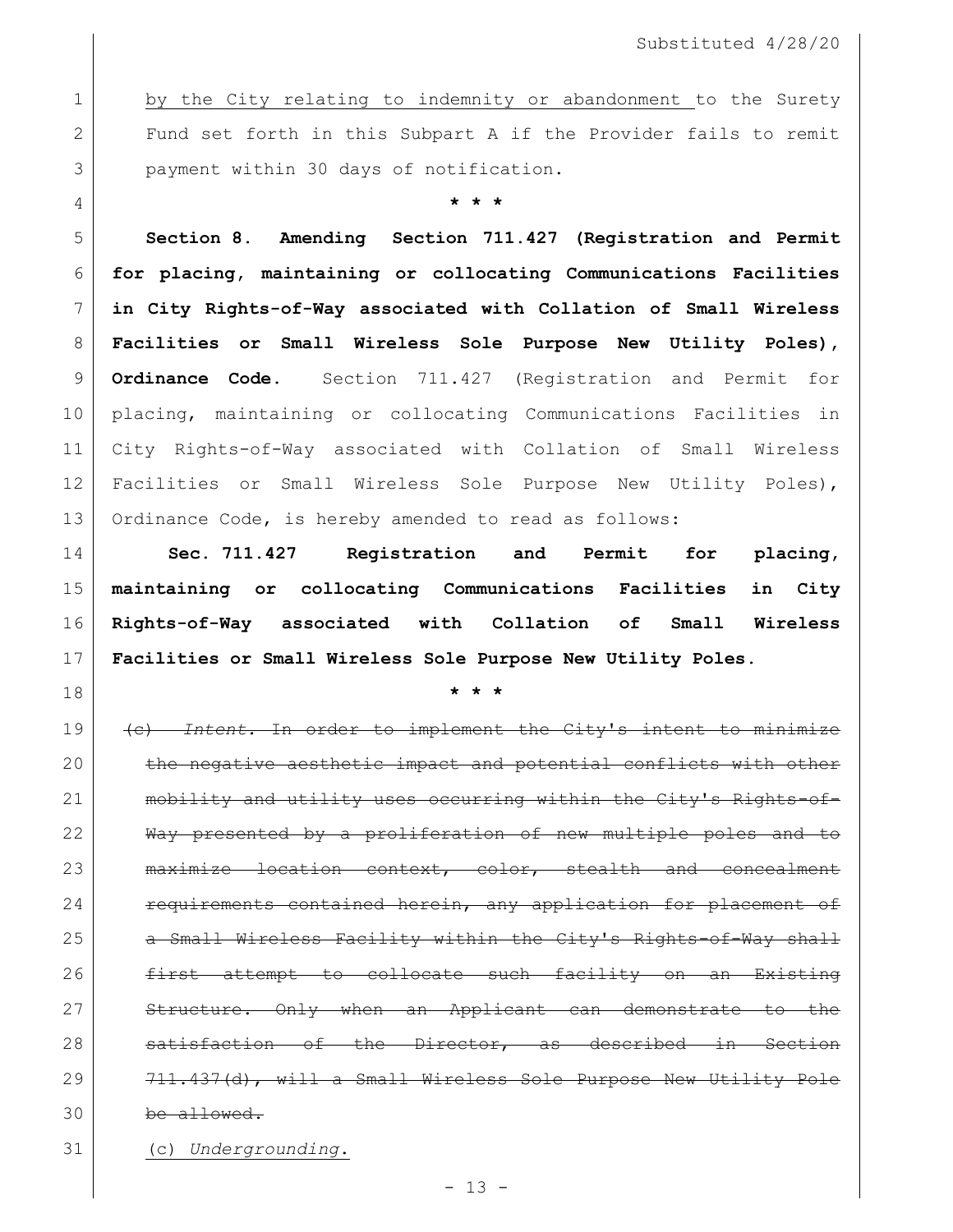| $\mathbf 1$  | (1) New Small Wireless Facilities. In an area where City has  |
|--------------|---------------------------------------------------------------|
| $\mathbf{2}$ | required all public utility lines in the City Right-of-Way to |
| 3            | be placed underground, a Communications Service Provider must |
| 4            | comply with written, objective, reasonable, and               |
| 5            | nondiscriminatory requirements that prohibit new Utility      |
| 6            | Poles used to support Small Wireless Facilities if:           |
| 7            | (i) City, at least 90 days prior to the submission of an      |
| 8            | Application, has required all public utility lines to be      |
| 9            | placed underground;                                           |
| 10           | (ii) Structures that City allows to remain above ground       |
| 11           | reasonably available to<br>Communications Service<br>are      |
| 12           | Providers for the Collocation of Small Wireless Facilities    |
| 13           | and may be replaced by a Communications Service Providers     |
| 14           | accommodate the Collocation of Small Wireless<br>to           |
| 15           | Facilities; and                                               |
| 16           | (iii) A Communications Service Providers may install a new    |
| 17           | Utility Pole in the designated area in the City Right-of-     |
| 18           | Way that otherwise complies with this subsection and it is    |
| 19           | not reasonably able to provide Wireless Services by           |
| 20           | Collocating on a remaining Utility Pole or other structure    |
| 21           | in the City Right-of-Way.                                     |
| 22           | (2) Pre-existing Small Wireless Facilities.<br>Small<br>For   |
| 23           | Wireless Facilities installed before City adopts requirements |
| 24           | that public utility lines be placed underground, City must:   |
| 25           | (i) Allow a Communications Service Provider to maintain       |
| 26           | Small Wireless Facilities in place subject to any<br>the      |
| 27           | applicable pole attachment agreement with the pole owner;     |
| 28           | $\circ$ r $\,$                                                |
| 29           | (ii) Allow the Communications Service Provider to replace     |
| 30           | the associated pole within 50 feet of the prior location      |
| 31           | in accordance with Subpart E.                                 |
|              | $-14 -$                                                       |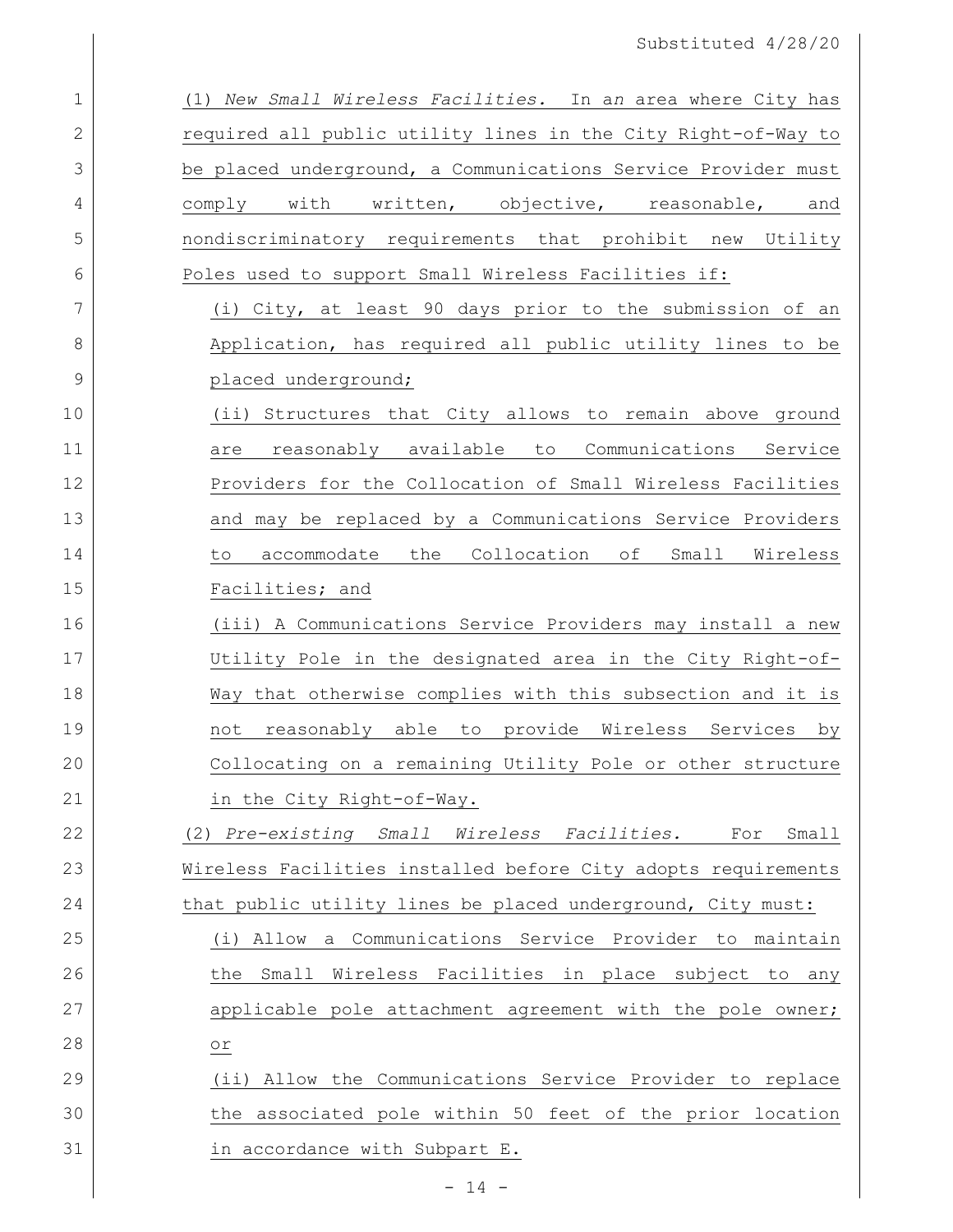**Section 9. Amending Section 711.429 (Permit Application), Ordinance Code.** Section 711.429 (Permit Application), Ordinance 3 Code, is hereby amended to read as follows:

#### **Sec. 711.429 Permit Application***.*

 (a) *Contents.* As part of any permit application to Collocate a Small Wireless Facility or Small Wireless Sole Purpose New Utility Pole in the City's Rights-of-Way, the Registrant shall provide a permit application or consolidated permit application 9 | that sets forth, at a minimum, the following:

 (1) *Engineering plan.* An engineering plan signed and sealed by a Florida licensed professional engineer, which includes:

**\* \* \***

 (iii) The distance of the proposed Small Wireless Facility or Small Wireless Sole Purpose New Utility Pole, including ground- mounted equipment, from pavement, sidewalks, driveways, hydrants, commercial business signs, the front/principal facades of businesses, ramps, trees, underground Utilities and other above- grade and below-grade structures and utilities located within the City's Rights-of-Way and within 50 feet of the proposed Small 20 | Wireless Facility or Small Wireless Sole Purpose New Utility Pole;

**\* \* \***

 (v) Sufficient specificity demonstrating compliance with the 23 Florida Building Code, and other applicable codes, and other information, including but not limited to: sight lines or clear 25 | zone standards and specifications for transportation, pedestrians, and public safety as provided in the Florida Department of Transportation Plans Preparation Manual, Florida Department of Transportation Manual of Uniform Minimum Standards for Design, Construction and Maintenance for Streets and Highways (the Florida Greenbook), and the Florida Department of Transportation Design Standards, as amended, the Trench Safety Act (F.S. Ch. 553), the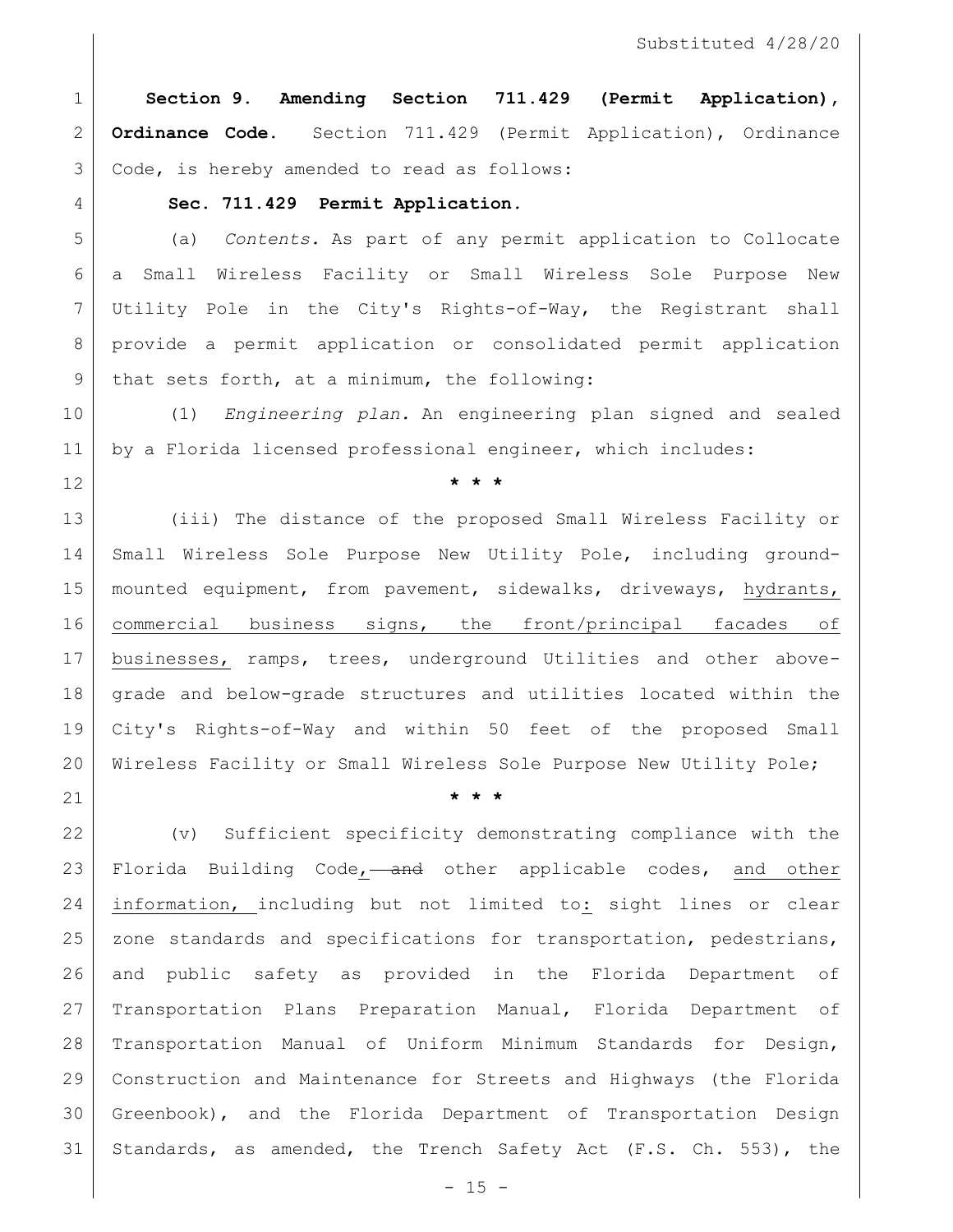1 Underground Facility Damage Prevention & Safety Act (F.S. Ch. 556), the "Safety Rules for the Installation & Maintenance of Electrical Supply & Communication Lines" established by the U.S. Department of Commerce, Bureau of Standards and the National Electric Safety Code and the objective design standards adopted in the table incorporated into the applicable Subpart, below. Each application must include site photographs showing the location of each proposed 8 Small Wireless Facility and Wireless Equipment from at least three vantage points within the public streets or other publicly accessible places (the locations of the vantage points for the 11 | photographs shall be depicted on the site plan);

**\* \* \***

 (vii) A certification that each proposed Small Wireless Facility will comply with applicable FCC radio frequency exposure 15 | standards and exposure limits;

 (b) *Application review.* An Application to Collocate a Small Wireless Facility or place a Small Wireless Sole Purpose New Utility Pole shall be reviewed by the Director as follows:

**\* \* \***

**\* \* \***

**\* \* \***

 (6) *Deemed approved.* Prior to commencing construction, a person with a deemed approved Permit must be registered 23 pursuant to this Part and must, if required, must file a **performance**construction bond and Surety Fund with the City.

 (c) *Criteria for denial of Permit.* The Director may deny an application for a Small Wireless Facility or Small Wireless Sole Purpose New Utility Pole in the City Rights-of-Way if the proposed location:

30 (5) Materially fails to comply with any Applicable Codes $_{\tau}$ 31 except applicable objective design standards; and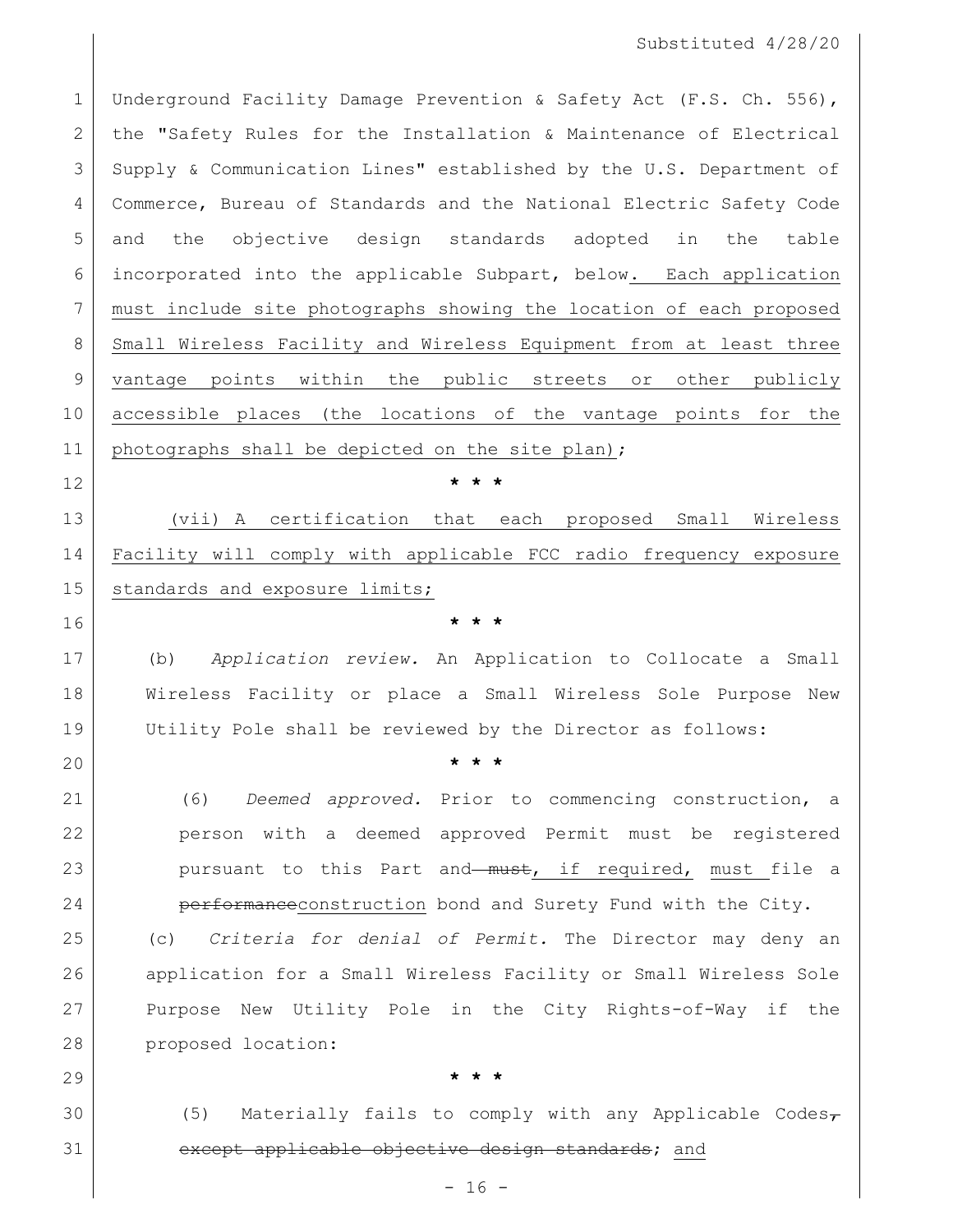1 (6) Fails to meet and/or comply with any applicable design 2 standards set forth in Subparts D and E; and

3 (47) Fails to be collocated on an Existing Structure when 4 such structure (or Replacement Structure) has not been 5 demonstrated by the Applicant as being available and  $6$  sufficient for the placement of a Small Wireless Facility; 7 and

8 (87) For Collocations on JEA Utility Poles, does not include 9 a JEA Notice of Approval.

 (d) *Applications for Waiver and Administrative Deviation.* The 11 applicant may seek a waiver from any requirement, including the 12 objective design standards, by filing a request for waiver with 13 the Department, to be heardgranted or denied within 45 days of 14 the date of the request by the appropriate committee of the 15 | CouncilTower Review Committee pursuant to section 656.1509. A request for a waiver shall be filed contemporaneously with the Permit application. The request for waiver shall state each 18 Section, subsection, requirement, standard or criteria for which 19 a waiver is being sought. A request for a waiver shall include a detailed explanation, with supporting engineering or other data, as to why a waiver from the requirements of this Section is required. An applicant may request an administrative deviation from: (1) the requirement in section 711.438 for new poles to not be located within two feet of a sidewalk for any pole proposed to be located within the Downtown Area as defined in section 656.361.2 or in areas with a Land Use designation of 27 | CGC, IL or IH; and (2) any requirement regarding size limitations on width and depth of pole-mounted equipment and size of new and replacement pole diameter if the requested deviation is necessary due to the distinct engineering, configurational or technological requirements associated with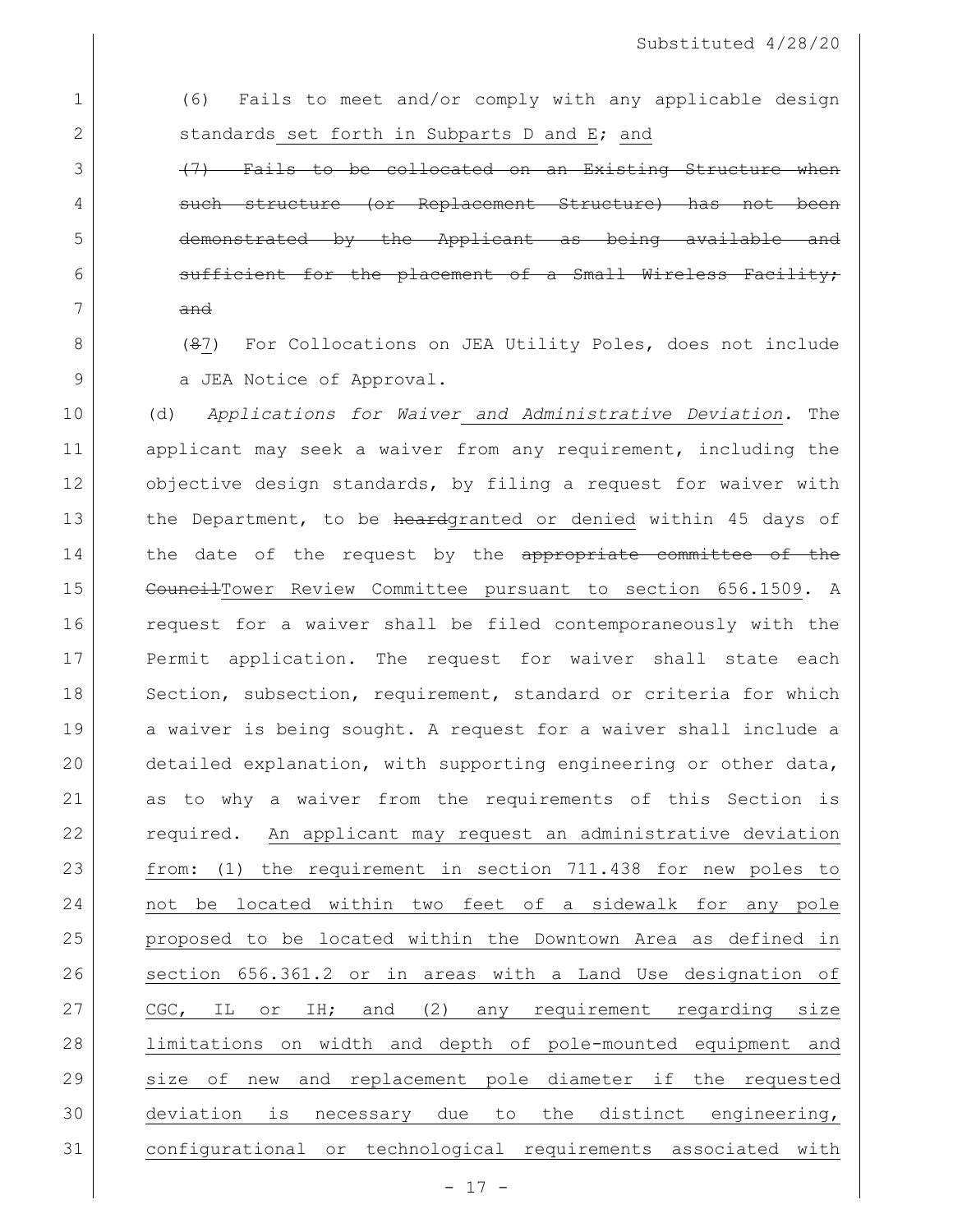| $\mathbf 1$    | applicant's Small Wireless Facility or equipment.<br>the<br>An    |
|----------------|-------------------------------------------------------------------|
| $\mathbf{2}$   | applicant requesting an administrative deviation from these       |
| 3              | requirements must present to the Director or his or her designee  |
| 4              | a letter from a certified engineer or other person with           |
| 5              | sufficient licensing or technical expertise that details why the  |
| 6              | administrative deviation is required. If the Director is          |
| 7              | satisfied that the administrative deviation request is            |
| 8              | necessary, it shall be granted. Denials of administrative         |
| 9              | deviation requests may be pursued through the waiver process      |
| 10             | detailed in this section, and the Director shall have the right   |
| 11             | to require any request to be pursued through the waiver process   |
| 12             | in his or her sole discretion. Once an administrative deviation   |
| 13             | request has been granted, it may be applied to each application   |
| 14             | and location where such distinct engineering or technical         |
| 15             | requirements exist.                                               |
|                |                                                                   |
| 16             | * * *                                                             |
| 17             | Section 10. Amending Section 711.432 (Objective design            |
| 18             | standards), Ordinance Code. Section 711.432 (Objective design     |
| 19             | standards), Ordinance Code, is hereby amended to read as follows: |
| 20             | Sec. 711.432<br>Objective design standards.                       |
| 21             |                                                                   |
| 22             | Objective design standards. All proposed Collocated Small<br>(b)  |
| 23             | Wireless Facilities shall meet the following objective design     |
| 24             | standards:                                                        |
| 25             | Collocation on Existing Poles in City Rights-of-Way               |
|                | Generally applicable standards:                                   |
|                | Standards applicable to all existing and new pole types           |
| 26<br>27<br>28 | (streetlight, transmission, signal, other) and materials:         |
| 29             | Shall at all times comply with and abide<br>(1)<br>by all         |
| 30             | applicable provisions of the State and Federal law and City       |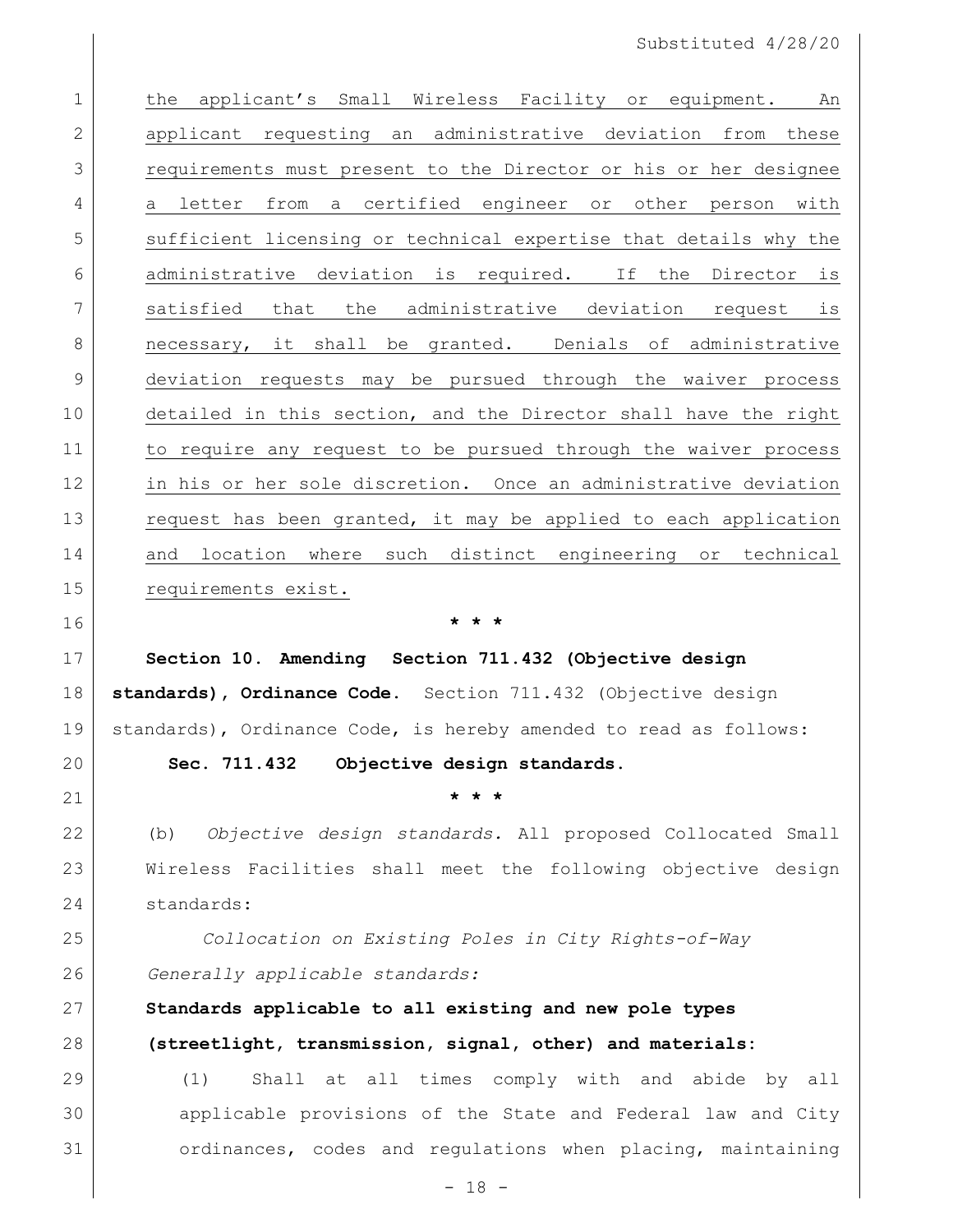٦

1 or collocating a Communications Facility or Small Wireless 2 Utility Pole in City Rights-of-Way; no guy wires are allowed.

3 (2) No signage allowed, unless legally required; no 4 advertising or company information allowed.

5 (3) No lights unless required by FAA.

6 *Collocation on existing poles in City Rights-of-Way:*

|                    | City, JEA and Private Utility poles in use at  |
|--------------------|------------------------------------------------|
|                    | time of collocation permit application, which  |
|                    | either have a dedicated power service to pole  |
| Eligible poles     | or are on the same side of the street as       |
|                    | transmission and/or distribution lines.        |
|                    | Prohibited on historic street lights and any   |
|                    | pole less than 15 feet in height.              |
|                    | Antenna                                        |
|                    | 10 feet above top of existing pole. No         |
| Maximum Height of  | extensions of pole height below the antenna is |
| antenna            | permitted.                                     |
| Max Height above   |                                                |
| replacement pole   | 10 feet above replacement pole height.         |
|                    | For antennae providing 4G service, flushFlush  |
|                    | mounted to top of pole only, in line with the  |
|                    | pole. For antennae related to 5G, must be      |
| Antenna location   | placed flush with pole, immediately below 4G   |
|                    | antenna, if present; otherwise as close as     |
|                    | possible to the pole top.                      |
| Max volume of      |                                                |
| antenna            | 6 Cu. feet.                                    |
| Enclosure required | For antennae providing 4G service,             |

antennaAntenna and its connection to pole must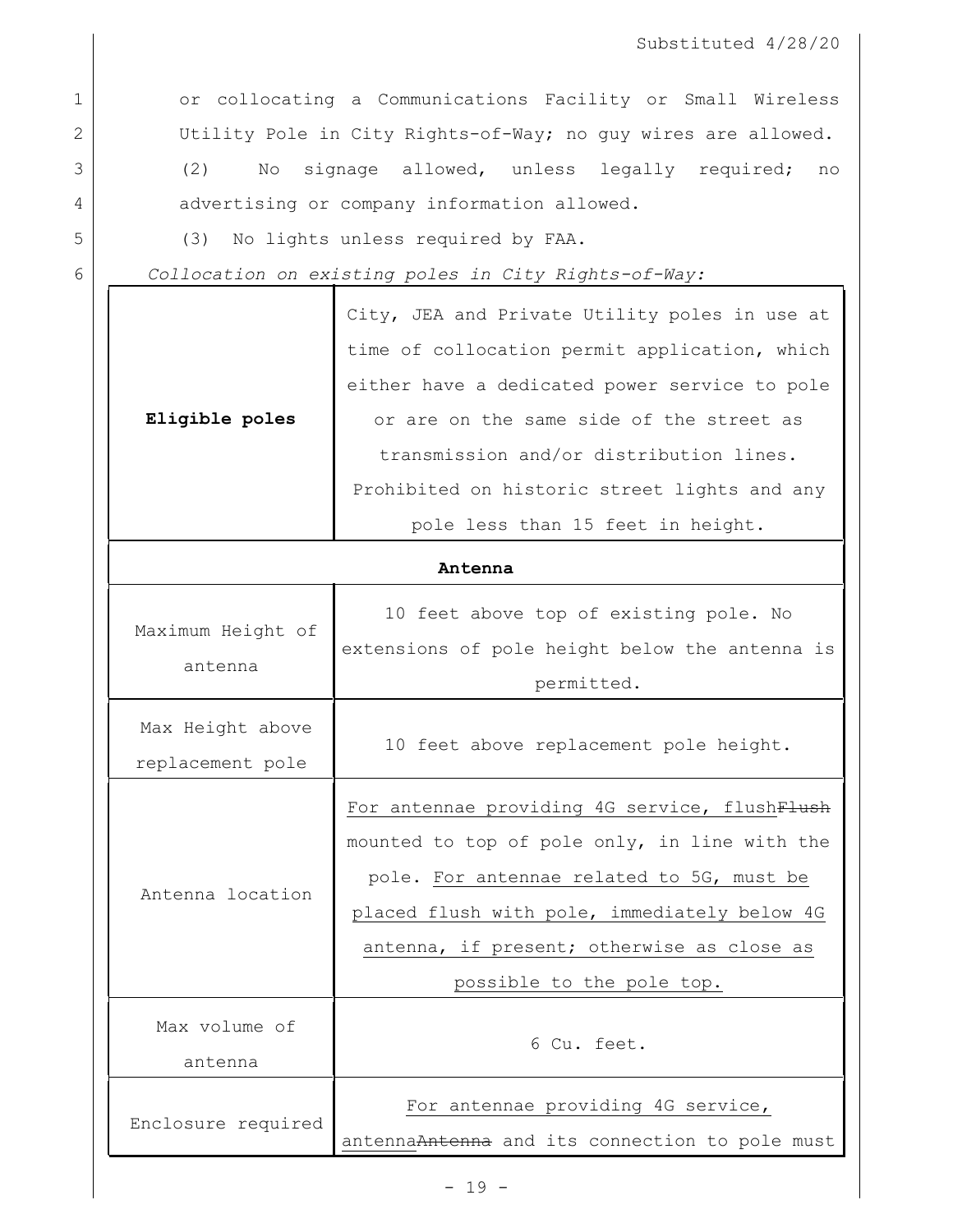|                    | be completely shrouded, in line with the pole        |
|--------------------|------------------------------------------------------|
|                    | and must smoothly transition around pole top.        |
|                    | No enclosure shall be required for 5G                |
|                    | antennae, however such antennae shall match          |
|                    | the color of the pole and shall have as              |
|                    | reasonably minimal a profile as possible.            |
| Size of antenna    | Diameter no more than 2x greater than the            |
| shroud             | diameter of the pole top (cylinder).                 |
|                    | MustFor 4G antennae, shroud must match color         |
| Shroud             | and style of pole. $\tau$ However, in all instances, |
| Color/Material     |                                                      |
|                    | all wiring and other equipment must be               |
|                    | enclosed in shroud or internal to pole.              |
| Number of antennae | One, 6 cu. foot antenna shroud allowed per           |
| shrouds allowed    | pole, but no limit on number of antennae             |
|                    | within shroud.                                       |
|                    | Replacement pole                                     |
|                    | Must be of same design, material and color as        |
|                    | existing pole, unless original pole owner has        |
| Appearance         | a planned project to replace poles, in which         |
|                    | case the pole must conform to the updated            |
|                    | design, color and material.                          |
|                    |                                                      |
|                    | Must be in substantially same location and           |
|                    | continue to serve primary function as original       |
|                    | pole and in residential areas, replacement           |
| Location           | pole must be located a minimum of 10-feet from       |
|                    | a driveway and 30-feet from a hydrant, so long       |
|                    | as the relocation is approved by the entity          |
|                    | who owns the original pole.                          |
| Diameter of        | Diameter cannot be greater than 1.5x diameter        |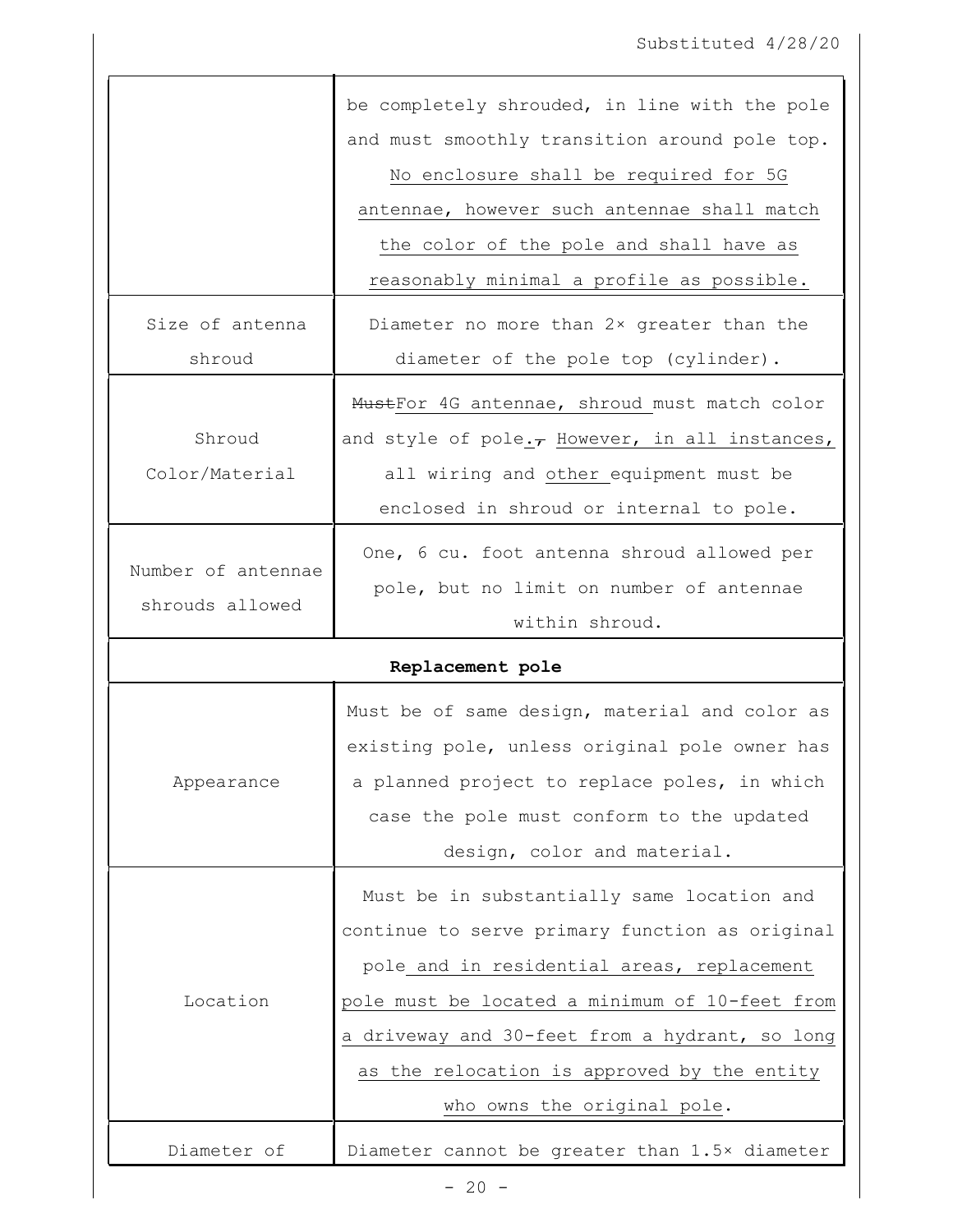| replacement pole              | of existing pole.                                                                                                                                                                                                                                                                                                                                                                                                                                                                                                                                                          |
|-------------------------------|----------------------------------------------------------------------------------------------------------------------------------------------------------------------------------------------------------------------------------------------------------------------------------------------------------------------------------------------------------------------------------------------------------------------------------------------------------------------------------------------------------------------------------------------------------------------------|
| Height of<br>replacement pole | Same height as original pole (not including<br>antenna), unless otherwise allowed. For<br>traffic signal poles and streetlights,<br>replacement pole must be the same height as<br>the original pole; provided, however, for a<br>streetlight with an overhead power feed, the<br>height of the streetlight pole may be<br>increased up to five feet if reasonably<br>necessary to accommodate the top mounted<br>antenna and any related equipment. For<br>transmission/distribution poles, replacement<br>pole may be up to five feet above the original<br>pole height. |
| Wood replacement<br>poles     | Prohibited unless wood poles are the<br>predominant pole in the corridor and if there<br>are no plans to upgrade poles to a different<br>material.                                                                                                                                                                                                                                                                                                                                                                                                                         |
| Hollow replacement<br>poles   | Non-wood replacement poles such as aluminum,<br>fiberglass, concrete, etc. must be capable of<br>accommodating an internal chase, and all<br>wiring shall be interior to pole; provided,<br>however, this requirement for concrete poles<br>applies to concrete streetlight poles and not<br>to concrete transmission and distribution line<br>poles if such requirement is not reasonably<br>practical.                                                                                                                                                                   |
|                               | Wireless Equipment                                                                                                                                                                                                                                                                                                                                                                                                                                                                                                                                                         |
| Max cumulative                | Cumulative maximum volume of all Wireless                                                                                                                                                                                                                                                                                                                                                                                                                                                                                                                                  |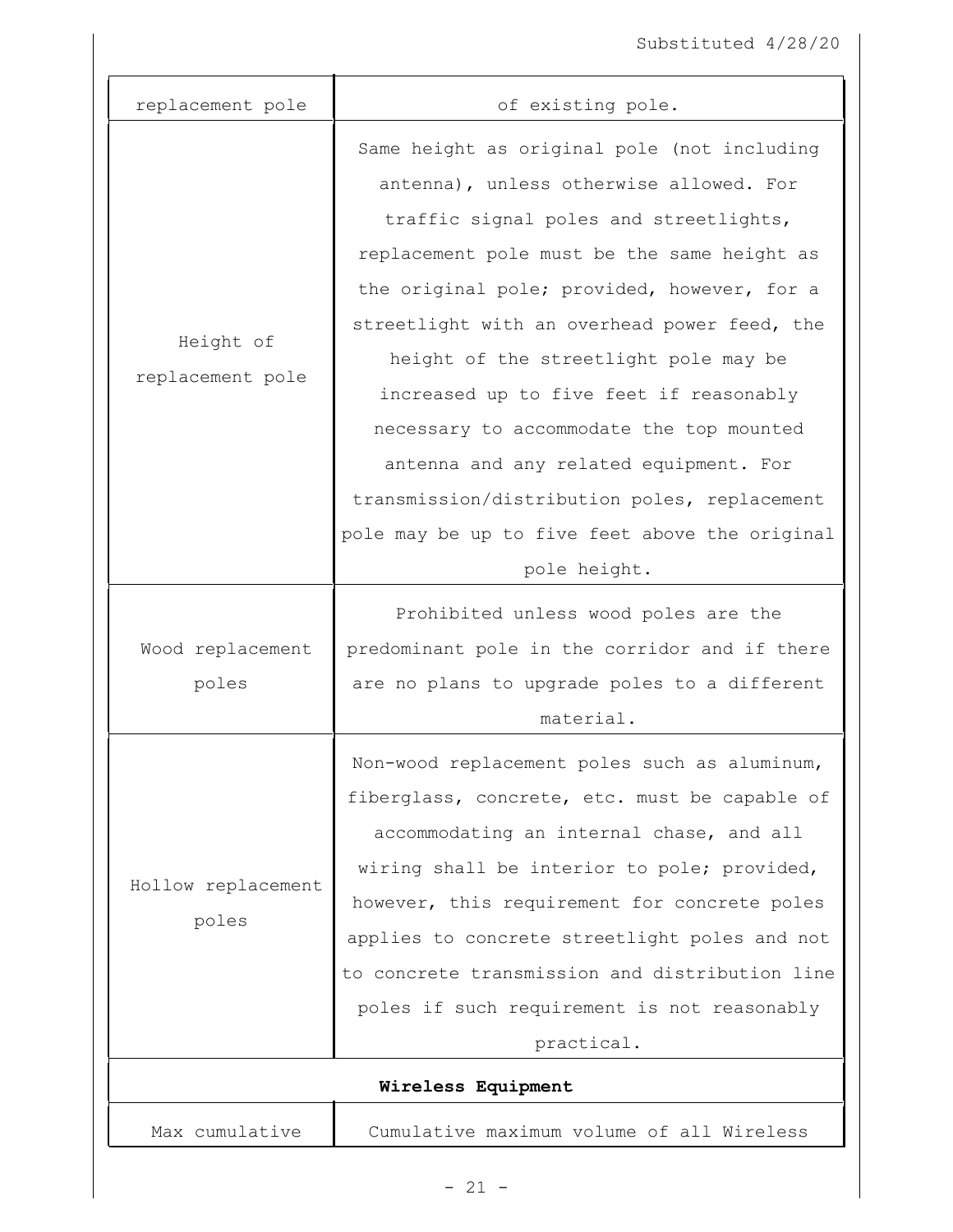| volume             | Equipment shall not exceed 30 Cu. Ft.          |
|--------------------|------------------------------------------------|
|                    | Up to 1028 cu. feet by volume may be pole      |
|                    | mounted, flush with the pole, provided the     |
|                    | depth of any such equipment shall not exceed   |
|                    | 20 inches and width shall not exceed 2.5x the  |
|                    | diameter of pole, provided that the following  |
|                    | types of associated ancillary equipment are    |
|                    | not included in the calculation of equipment   |
|                    | volume: electric meters, concealment elements, |
|                    | telecommunications demarcation boxes, ground-  |
|                    | based enclosures, grounding equipment, power   |
|                    | transfer switches, cutoff switches, vertical   |
|                    | cable runs for the connection of power and     |
|                    | other services, and utility poles or other     |
| Location of        | support structures. Wireless Equipment shall   |
| Wireless Equipment | not obstruct the view of commercial business   |
|                    | signs or the front/principal façade of any     |
|                    | business or single family residence, as        |
|                    | determined by the Planning and Development     |
|                    | Department. All-Wireless Equipment in excess   |
|                    | of 10 cu. feet shallmay also be located        |
|                    | underground or in an architectural pedestal    |
|                    | base not exceeding 36 inches high and a square |
|                    | shape not exceeding 18 inches wide by 18       |
|                    | inches in depth; and having architectural      |
|                    | molding on all flat surfaces. All grounding    |
|                    | rods must be below grade and inside a pull box |
|                    | which meets FDOT standards and must not be     |
|                    | placed on a pedestrian ramp.                   |
| Pole mounted       | Free mounted disconnect may be pole located,   |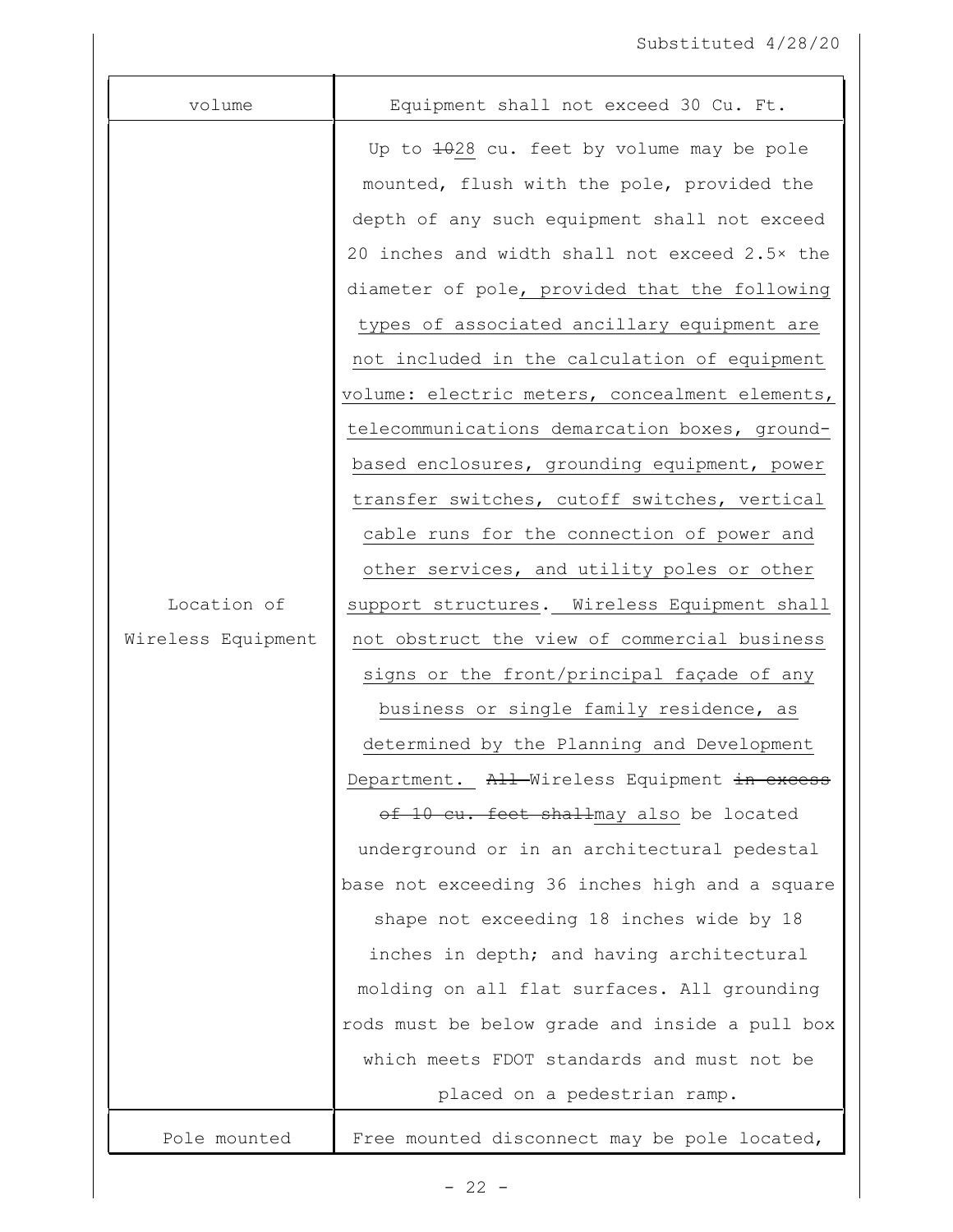| Wireless Equipment | less than 96" above grademust comply with      |
|--------------------|------------------------------------------------|
| location           | the National Electric Safety Code              |
|                    | requirements, and must have a minimum          |
|                    | separation of 12" to pole mounted surge        |
|                    | protector or meter, if any. Radio and other    |
|                    | equipment cabinet must be no less than 10 ft.  |
|                    | and no more than 18 ft. above grade. All       |
|                    | exterior-mounted equipment must be located at  |
|                    | least 12" below communication cables, if any.  |
|                    | For distribution/transmission poles, must      |
|                    | comply with applicable JEA standards.          |
|                    | On all poles, except wood poles where allowed, |
|                    | all wires and cabling shall be placed internal |
|                    | to the pole; all pole mounted equipment,       |
|                    | including external wires and cables, if        |
| Pole Mounted       | allowed, shall be flush mounted, and shrouded  |
| Wireless Equipment | or encased in a covering that matches the pole |
| color/material     | in color and texture; mounting straps shall    |
|                    | only be allowed on poles where direct mount is |
|                    | not possible or impairs pole structure and in  |
|                    | the event external straps are used, they must  |
|                    | match pole color.                              |
|                    | Must be located in areas of existing foliage.  |
| Ground mounted     | Must be located within ten-foot radius of      |
| Wireless Equipment | pole.                                          |
| location (if       | Shall not impede pedestrian access or          |
| available through  | interfere with planned road widening or        |
| waiver)            | utility infrastructure projects.               |
|                    |                                                |
| Ground mounted     | All equipment, cables, etc. must be enclosed;  |
| Color/Material (if | must use camouflage; may use wraps to conceal  |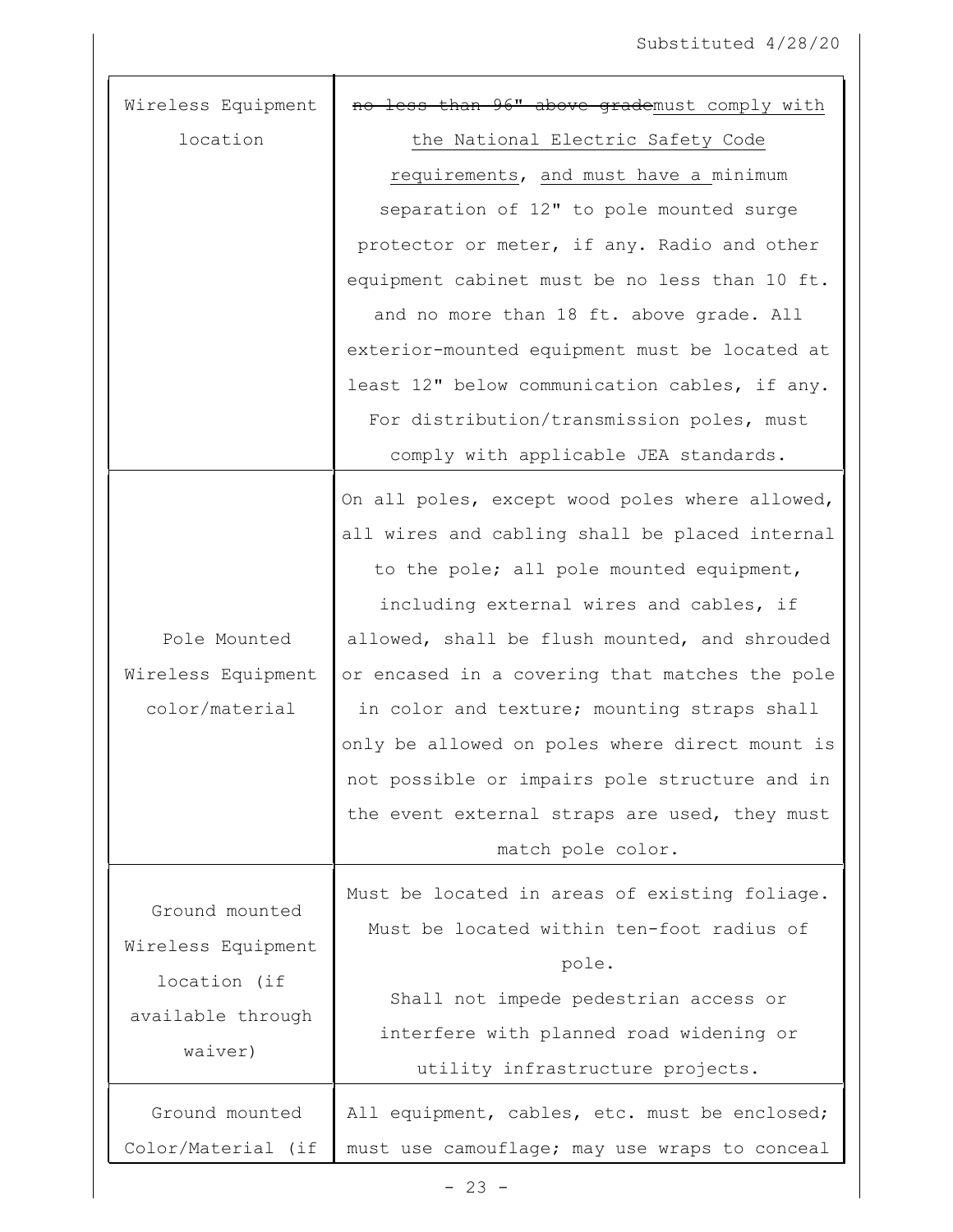equipment.

available through

waiver) 1 **Section 11. Amending Section 711.437 (Permit required;**  2 **Exceptions), Ordinance Code.** Section 711.437 (Permit required; 3 Exceptions), Ordinance Code, is hereby amended to read as follows: 4 **Section 711.437 Permit required; Exceptions.**  5 **\* \* \*** 6 (d) *Review for Collocation on Existing Structures, City Utility*  7 *Poles or JEA Utility Poles prior to placing a Small Wireless*  8 *Sole Purpose New Utility Pole.* The Director shall review the 9 **proposed location of a Small Wireless Sole Purpose New Utility** 10 Pole to determine whether another Utility Pole already existing 11 in the vicinity of the proposed location may be used to support 12 the proposed Small Wireless Sole Purpose New Utility Pole. If a 13 Utility Pole already exists, the Director shall propose such 14 existing Utility Pole as an alternative location. Only when the 15 applicant can demonstrate that no existing Utility Pole is 16 **reasonably feasible to Collocate the Small Wireless Facilities** 17 shall the Director be authorized to approve a Small Wireless 18 | Sole Purpose New Utility Pole. To assist in determining whether 19 | an existing Utility Pole is reasonably feasible for collocation, 20 the applicant may provide the Director with information 21 concerning whether the closest available existing Utility Pole 22 fails to provide substantially the same coverage that would be 23 **provided by the Small Wireless Sole Purpose New Utility Pole, is** 24 incapable of supporting the weight of all equipment and 25 Replacement Pole may be used, collocation will result in some 26 nuisance or unsafe condition, collocation will result in 27 excessive or extraordinary financial expense compared to the 28 cost of the Small Wireless Sole Purpose New Utility Pole, 29 whether there are undergrounding plans which would eliminate the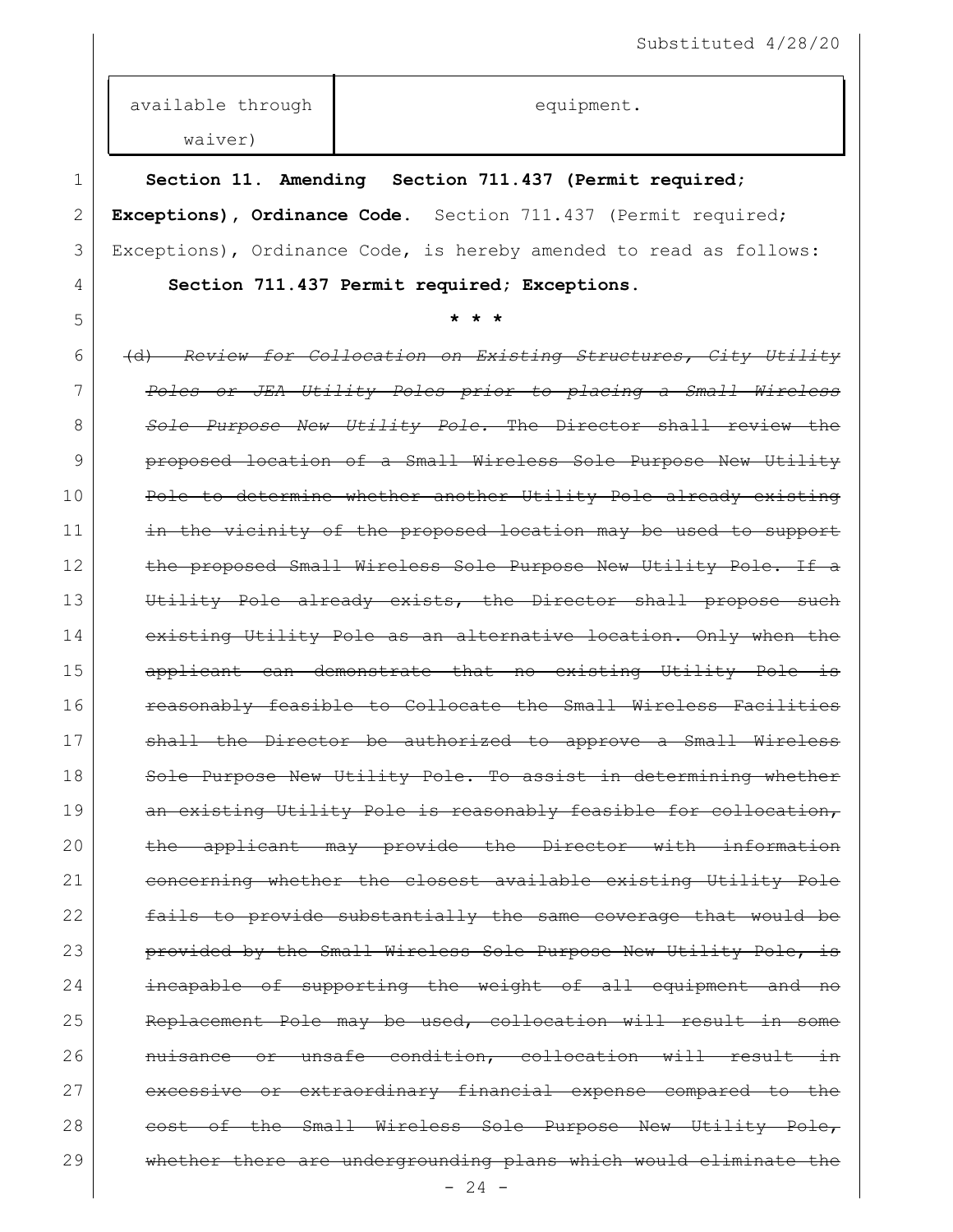**proposed collocation existing Utility Pole, or such other** 2 information the applicant believes is relevant to the determination. **Section 12. Amending Section 711.438 (Objective design standards), Ordinance Code.** Section 711.438 (Objective design 6 standards), Ordinance Code, is hereby amended to read as follows: 7 **\* \* \*** (b) *Objective design standards.* All Small Wireless Sole Purpose New Utility Pole shall meet the following objective design standards: *Small Wireless Sole Purpose New Utility Poles Generally applicable standards:* **Standards applicable to all existing and new pole types (streetlight, transmission, signal, other) and materials:** (1) Shall at all times comply with and abide by all applicable **provisions of the State and Federal law and City ordinances,**  codes and regulations when placing, maintaining or collocating a Communications Facility or Small Wireless Utility Pole in City Rights-of-Way; no guy wires are allowed. (2) No signage allowed, unless legally required; no advertising 21 or company information allowed. (3) No lights unless required by FAA. **Sole Purpose, New Pole Facilities:**

| Maximum height of<br>pole | Height limited to tallest existing pole in ROW<br>within 500 feet; if no pole, height of new pole<br>with antenna limited to 50 feet. |
|---------------------------|---------------------------------------------------------------------------------------------------------------------------------------|
| Minimum height            | Prohibited on poles 15 feet or less.                                                                                                  |
| Appearance                | Substantially similar to design, material and                                                                                         |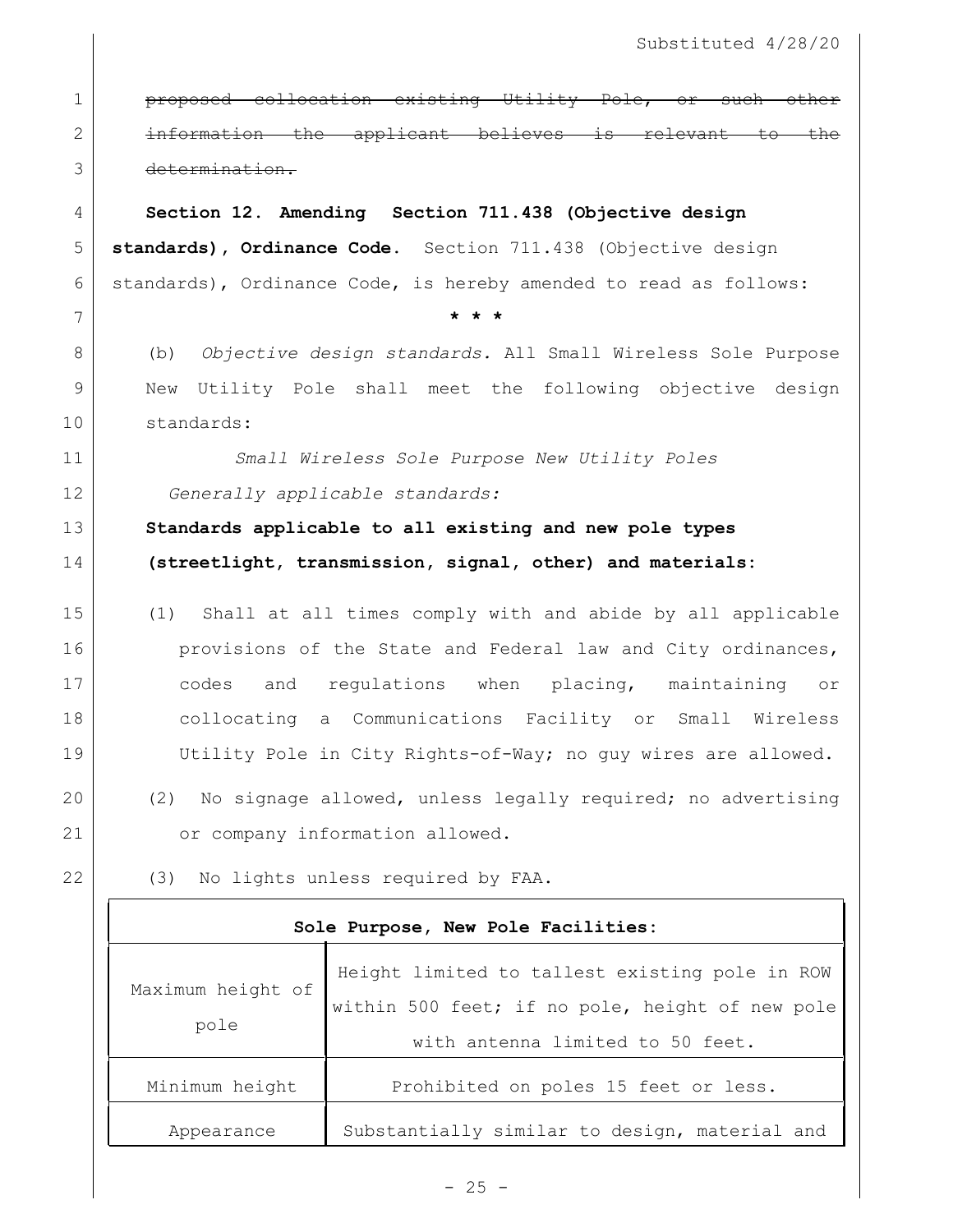|                  | color of existing poles in corridor; however if<br>wood poles are the predominant pole in the<br>corridor, then new pole may be wood unless<br>there are plans to upgrade poles to a different |
|------------------|------------------------------------------------------------------------------------------------------------------------------------------------------------------------------------------------|
|                  | material; fluted poles shall be used in areas                                                                                                                                                  |
|                  | where existing historic streetlights are                                                                                                                                                       |
|                  | installed along corridor.                                                                                                                                                                      |
|                  | Diameter at base cannot be greater than 1.5x                                                                                                                                                   |
|                  | greater than diameter of largest existing pole                                                                                                                                                 |
|                  | in corridor within 500 feet., unless an An                                                                                                                                                     |
|                  | applicant may use an architectural, ground-                                                                                                                                                    |
| Diameter of new  | mounted pedestal is used at the pole base to                                                                                                                                                   |
| pole             | internally accommodate Wireless Equipment. In                                                                                                                                                  |
|                  | such a case, the architectural base shall be a                                                                                                                                                 |
|                  | maximum height of 36 inches, a maximum width of                                                                                                                                                |
|                  | 18 inches and a maximum volume of six cubic                                                                                                                                                    |
|                  | feet.                                                                                                                                                                                          |
|                  | To the extent possible consistent with                                                                                                                                                         |
|                  | requirements for compatible material and                                                                                                                                                       |
| Internal channel | diameter every new pole shall accommodate                                                                                                                                                      |
|                  | internal wires, and cabling and additional                                                                                                                                                     |
|                  | equipment.                                                                                                                                                                                     |
|                  | In areas where there is existing overhead                                                                                                                                                      |
|                  | electrical service, new poles must be located                                                                                                                                                  |
|                  | on the same side of the street as electrical                                                                                                                                                   |
| Location         | transmission/distribution line or service to                                                                                                                                                   |
|                  | pole must be provided underground; in areas                                                                                                                                                    |
|                  | where electrical service has been                                                                                                                                                              |
|                  | undergrounded, new poles must be located on                                                                                                                                                    |
|                  | same side of street as existing streetlights.                                                                                                                                                  |
|                  |                                                                                                                                                                                                |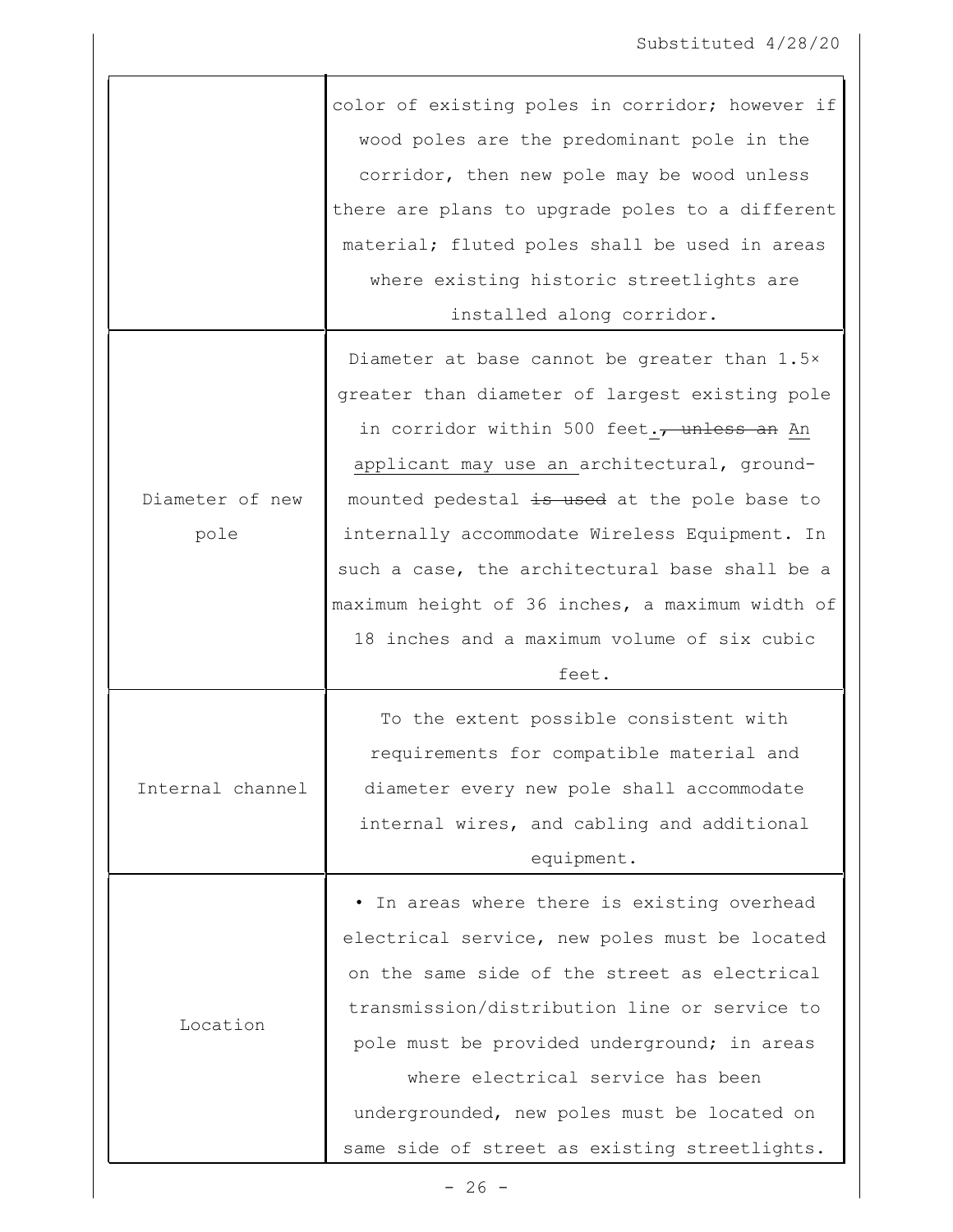• Located with sufficient space to accommodate present and planedplanned travel lanes for all users; • May not be located within two feet of existing sidewalk or multi-use trail or where City has plans for new sidewalk or multi-use trail • Located equidistant between existing poles unless doing so results in an impermissible distance limitation, subject to specific location criteria below: • In all locations, minimum 10 feet from driveways and 30 feet from hydrants • In residential areas, poles placed in line with common interior side lot lines, but in the event it is not practicable at that location, poles shall be placed as close as practicable to the common lot line but within the required side yard setback as such is extended into the Right-of-Way or five (5) feet, whichever is greaterunless lot widths exceed 100 feet in which case the poles shall not be located within 50 feet of the driveway entrance (s) to the lot; • No further than 10 feet from side property line on residential corner lots; • Cannot obstruct the view of commercial business signs or the front/principal façade of any business or single family residence, as determined by the Planning and Development Department;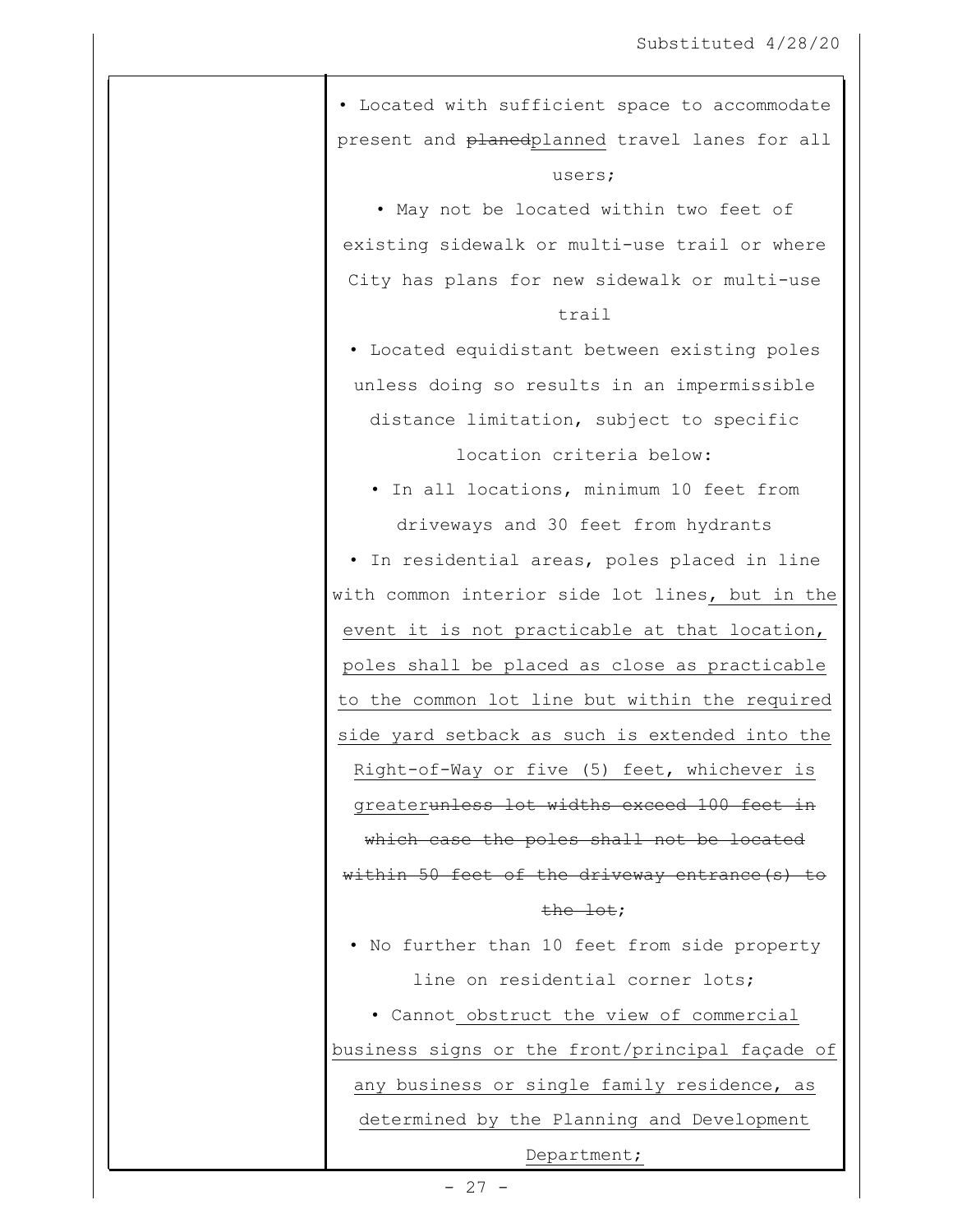|                    | . Cannot impair view from primary residential   |
|--------------------|-------------------------------------------------|
|                    | structure;                                      |
|                    | . In non-residential areas, cannot interfere    |
|                    | with view of commercial business signs;         |
|                    | • Cannot be placed in line with front/principal |
|                    | façade of business unless there are already     |
|                    | parking or loading spaces present.              |
|                    | Pursuant to the provisions in City Ordinance    |
|                    | requiring underground utilities where           |
|                    | appropriate, aerial electrical and fiber        |
| Aerial connections | connections prohibited where majority of        |
|                    | utilities have been undergrounded; lowest wire  |
|                    | in areas of bicycle or pedestrian use must be   |
|                    | at least 18 feet above grade.                   |
| Antenna            |                                                 |
| Maximum height of  |                                                 |
| antenna            | Ten feet above top of pole.                     |
|                    | For antennae providing 4G service, flushFlush   |
|                    | mounted to top of pole only, in line with pole  |
|                    | For antennae related to 5G, must be placed      |
| Antenna location   | flush with pole, immediately below 4G antenna,  |
|                    | if present; otherwise as close as possible to   |
|                    | the pole top.                                   |
| Max volume of      |                                                 |
| antenna            | 6 Cu. feet.                                     |
|                    | For antennae providing 4G service,              |
|                    | antennaAntenna and its connection to pole must  |
| Enclosure required | be completely shrouded, in line with pole and   |
|                    | must smoothly transition to top of pole.<br>No  |
|                    |                                                 |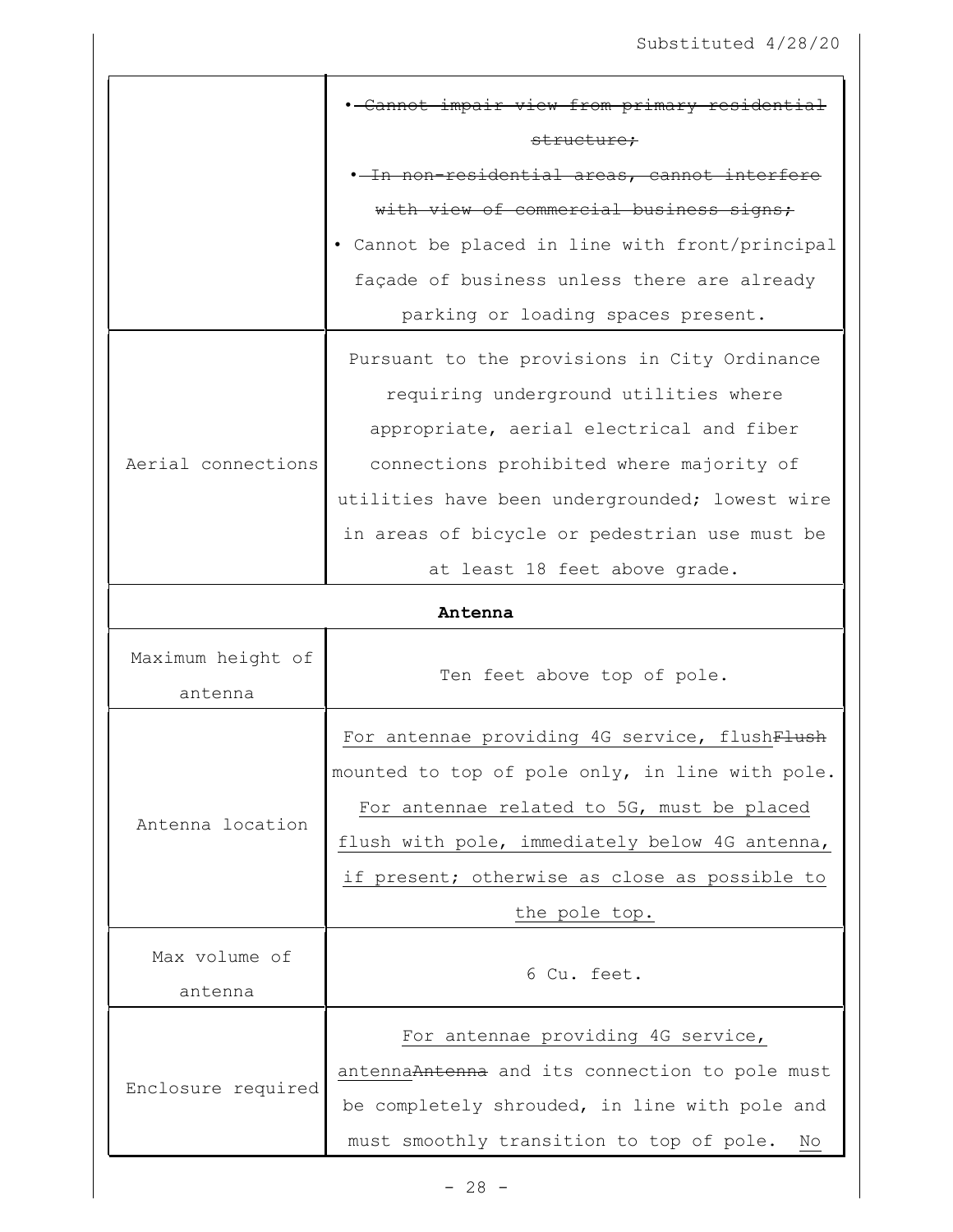|                    | enclosure shall be required for 5G antennae,    |
|--------------------|-------------------------------------------------|
|                    | however such antennae shall match the color of  |
|                    | the pole and shall have as minimal a profile as |
|                    | possible.                                       |
| Size of antenna    | Diameter no more than 2x greater than new pole  |
| shroud             | top (cylinder).                                 |
|                    | MustFor all 4G antennae, shroud must match      |
| Shroud             | color and style of pole. $\tau$ However, in all |
| color/material     | instances, all wiring and other equipment must  |
|                    | be enclosed in shroud.                          |
| Number of antenna  | One 6 cu. foot antenna shroud only per pole but |
| shrouds allowed    | no limit on antennae within shroud.             |
|                    | Wireless Equipment                              |
|                    | Cumulative maximum volume of all Wireless       |
|                    | Equipment shall not exceed 3028 Cu. Ft,         |
|                    | provided that the following types of associated |
|                    | ancillary equipment are not included in the     |
|                    | calculation of equipment volume: electric       |
| Max cumulative     | meters, concealment elements,                   |
| volume             | telecommunications demarcation boxes, ground-   |
|                    | based enclosures, grounding equipment, power    |
|                    | transfer switches, cutoff switches, vertical    |
|                    | cable runs for the connection of power and      |
|                    | other services, and utility poles or other      |
|                    | support structures.                             |
|                    | Up to ten cu. ft. by volumeWireless Equipment   |
| Location of        | may be externally pole mounted, flush with the  |
| Wireless Equipment | pole, provided the depth of any such equipment  |
|                    |                                                 |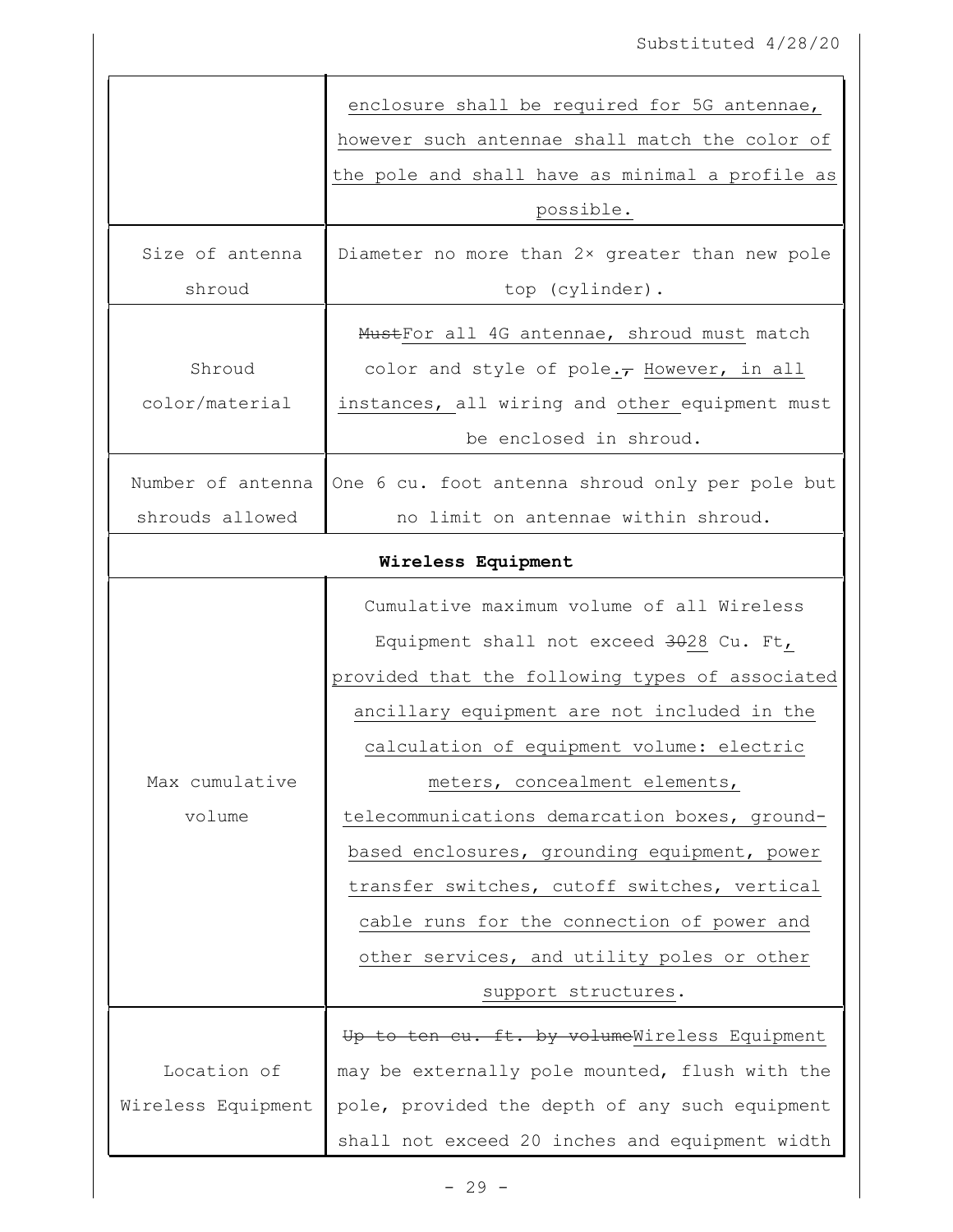|                    | shall not exceed 2x the diameter of the pole.   |
|--------------------|-------------------------------------------------|
|                    | Wireless Equipment shall not obstruct the view  |
|                    | of commercial business signs or the             |
|                    | front/principal façade of any business or       |
|                    | single family residence, as determined by the   |
|                    | Planning and Development Department. All        |
|                    | Wireless Equipment in excess of ten cu. feet    |
|                    | shallmay also be located underground or         |
|                    | internal to the pole. All grounding rods must   |
|                    | be below grade and inside a pull box which      |
|                    | meets FDOT standards and must not be placed on  |
|                    | a pedestrian ramp.                              |
|                    | Free mounted disconnect may be pole located, no |
|                    | less than 96" above grademust comply with       |
|                    | National Electric Safety Code requirements, and |
|                    | must have a minimum separation of 12" to pole   |
|                    | mounted surge protector or meter, if any; Radio |
|                    | and other equipment cabinet must be no less     |
|                    | than ten feet and no more than 18 feet above    |
| Pole mounted       | grade.                                          |
| Wireless Equipment | All exterior-mounted equipment must be located  |
| location           | at least 12" below communication cables, if     |
|                    | any.                                            |
|                    | For traffic signal poles and streetlights,      |
|                    | replacement pole must be the same height as the |
|                    | original pole. For transmission/distribution    |
|                    | poles, replacement pole may be up to five feet  |
|                    | above the original pole height.                 |
| Pole mounted       | On all poles, except wood poles where allowed,  |
| color/material     | all wires and cabling shall be placed internal  |
|                    |                                                 |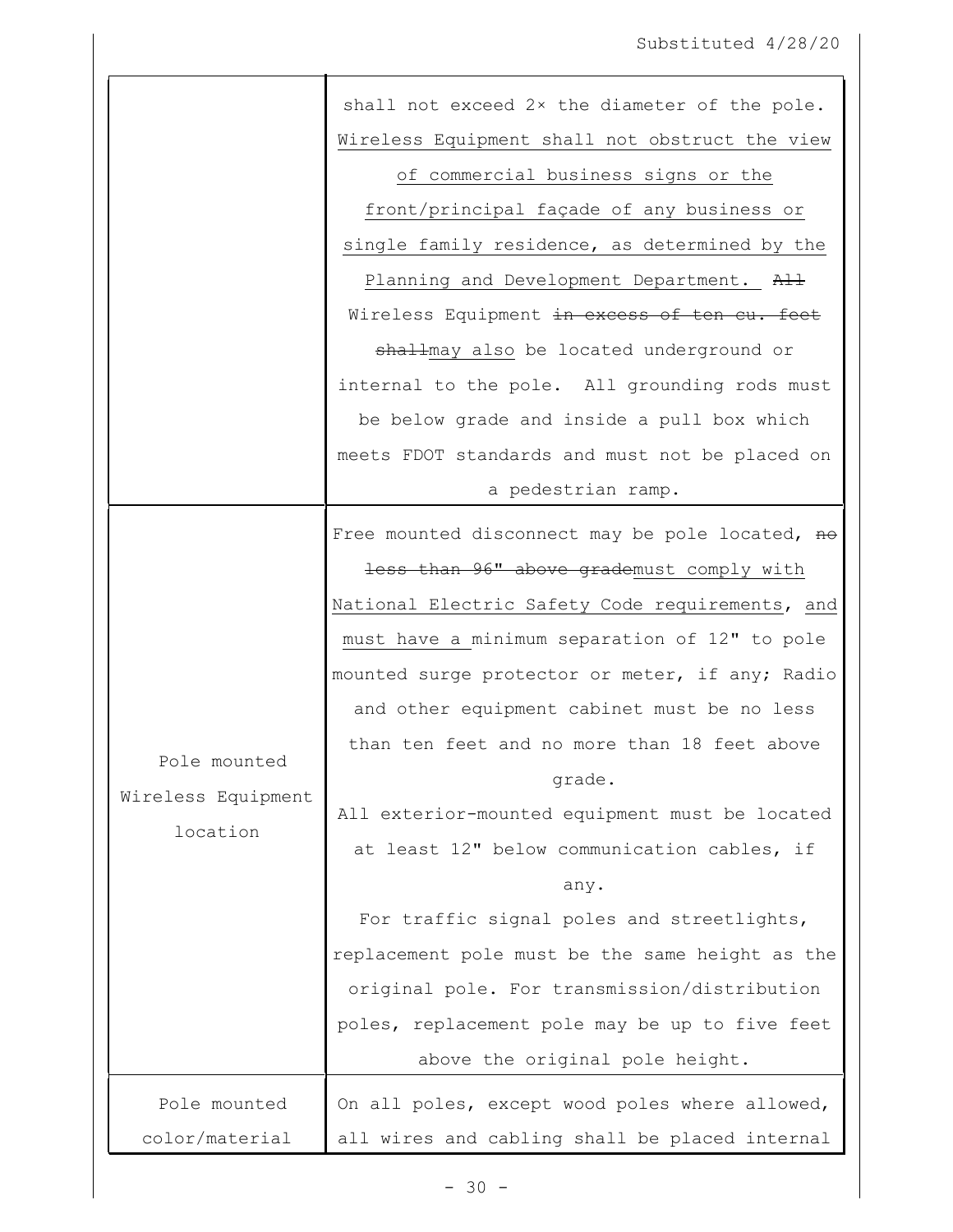|                                                                      | to the pole; all pole mounted equipment,                                                                     |
|----------------------------------------------------------------------|--------------------------------------------------------------------------------------------------------------|
|                                                                      | including external wires and cables, if                                                                      |
|                                                                      | allowed, shall be flush mounted, and shrouded                                                                |
|                                                                      | or encased in a covering that matches the pole                                                               |
|                                                                      | in color and texture; mounting straps shall                                                                  |
|                                                                      | only be allowed on poles where direct amount is                                                              |
|                                                                      | not possible or impairs pole structure and in                                                                |
|                                                                      | the event external straps are used, they must                                                                |
|                                                                      | match pole color.                                                                                            |
| Ground mounted                                                       |                                                                                                              |
| Wireless Equipment                                                   | Must be located in areas of existing foliage.                                                                |
| (if available                                                        | Must be located within 10 foot radius of pole.                                                               |
| through waiver)                                                      |                                                                                                              |
| Ground mounted<br>color/material (if<br>available through<br>waiver) | All equipment, cables, etc. must be enclosed;<br>must use camouflage; may use wraps to conceal<br>equipment. |

 **Section 13. Codification Instructions.** The codifier and 2 | the Office of General Counsel are authorized to make all chapter and division "tables of contents" consistent with the changes set forth herein. Such editorial changes and any others necessary to make the *Ordinance Code* consistent with the intent of this legislation are approved and directed herein, and changes to the *Ordinance Code* shall be made forthwith and when inconsistencies are 8 discovered.

9 **Section 14. Effective Date.** This ordinance shall become 10 effective upon signature by the Mayor or upon becoming effective 11 | without the Mayor's signature.

12

13

- 31 -